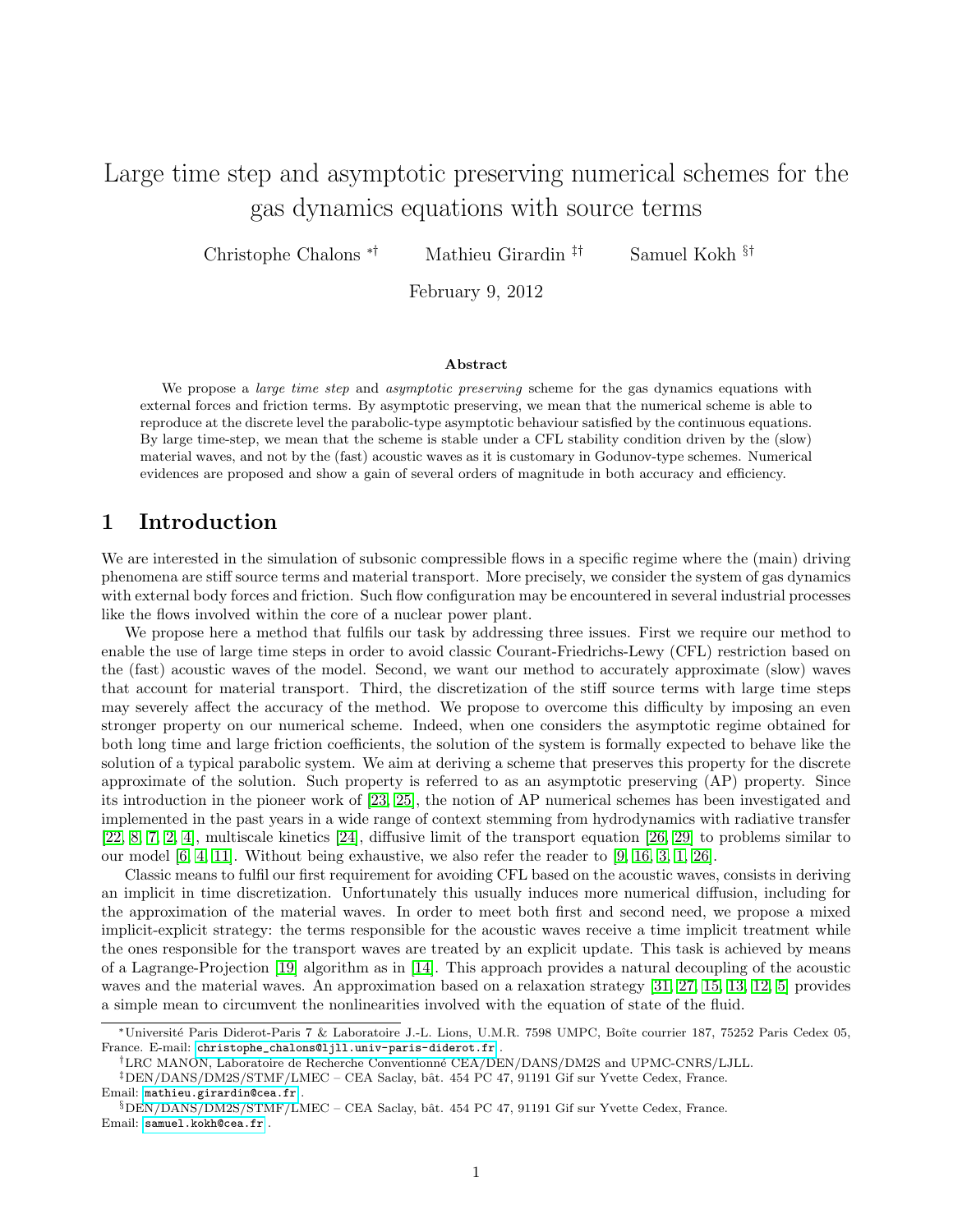The effects of both gravity and friction source terms are then incorporated into the solver thanks to the concept of simple approximate Riemann solver and consistency with the integral form introduced by Gallice [\[17,](#page-21-13) [18\]](#page-21-14). This powerful method allows to account for both source terms and convective fluxes at the same time. It has been applied in [\[11\]](#page-20-0) for deriving an explicit scheme for the same flow model. We shall show that this approach can be followed within a mixed implicit-explicit framework for designing an AP scheme.

The outline of the paper is as follows. In the next section, we give the model under consideration and its parabolic-type asymptotic limit. In section [3,](#page-2-0) we first briefly recall the Lagrange-Projection decomposition and the pressure relaxation strategy. We then recall the concepts of simple approximate Riemann solver and consistency in the integral sense in section [4.](#page-5-0) The last part of this section gives the explicit in time numerical scheme and section [5](#page-7-0) focuses on the Lagrangian system. At last, the implicit in time scheme for the Lagrangian system is given in section [6](#page-10-0) and the overall mixed implicit-explicit scheme is described in section [7.](#page-11-0) Finally, section [8](#page-11-1) gives the main properties of the mixed implicit-explicit scheme and the last section provides some numerical illustrations.

### <span id="page-1-1"></span>2 Governing equations and asymptotic behaviour

The gas dynamics equations with gravity and friction terms in Eulerian coordinates are given by

<span id="page-1-0"></span>
$$
\begin{cases}\n\partial_t \rho + \partial_x (\rho u) = 0, \\
\partial_t (\rho u) + \partial_x (\rho u^2 + p) = \rho (g - \alpha u), \\
\partial_t (\rho E) + \partial_x ((\rho E + p) u) = \rho u (g - \alpha u),\n\end{cases}
$$
\n(1)

where  $\rho$ , u and E denote the density, the velocity and the total energy of the fluid, g the gravitational acceleration and  $\alpha$  the friction parameter. The pressure law  $p = p(\rho, e)$  is assumed to be a given function of the density  $\rho$  and the internal energy e defined by  $e = E - \frac{u^2}{2}$  $\frac{1}{2}$ , satisfying the usual Weyl assumptions [\[32\]](#page-21-15). Under these assumptions and when the source terms are omitted, [\(1\)](#page-1-0) is shown to be strictly hyperbolic over the phase space  $\Omega$  given by

$$
\Omega = \{(\rho, \rho u, \rho E)^T \in \mathbb{R}^3, \, \rho > 0, \, e > 0\},\
$$

with eigenvalues given by

$$
\lambda_1 = u - c < \lambda_2 = u < \lambda_3 = u + c
$$

where  $c = [(\partial p/\partial \rho)_{\epsilon} + (p/\rho^2)(\partial p/\partial \epsilon)_{\rho}]^{1/2}$  is the sound speed. Moreover, the characteristic fields associated with  $\lambda_1$  and  $\lambda_3$  are genuinely non linear while the characteristic field associated with  $\lambda_2$  is linearly degenerate. Let us also recall that  $\lambda_1$  and  $\lambda_3$  give rise to the so-called acoustic waves, while  $\lambda_2$  is associated to the transport phenomenon. We refer for instance the reader to [\[19\]](#page-21-7) for more details.

Let  $s = s(\rho, e)$  be the strictly convex mathematical specific entropy which satisfies

<span id="page-1-2"></span>
$$
-Tds = de + pd\left(\frac{1}{\rho}\right),\tag{2}
$$

where  $T > 0$  is the temperature. We obtain for a smooth solution of [\(1\)](#page-1-0) the following equation

$$
\partial_t(\rho s) + \partial_x(\rho s u) = 0.
$$

We are particularly interested in studying the long time behavior of [\(1\)](#page-1-0) when the friction parameter goes to infinity. Let  $\epsilon$  be a small positive parameter. We model this flow regime by replacing  $\alpha$  with  $\alpha/\epsilon$  with a slight abuse of notation and by performing the change of variable  $t' = \epsilon t$  in the system [\(1\)](#page-1-0). We obtain the system

$$
\begin{cases}\n\epsilon \partial_{t'} \rho + \partial_{x} (\rho u) = 0, \\
\epsilon \partial_{t'} (\rho u) + \partial_{x} (\rho u^{2} + p) = \rho \left( g - \frac{\alpha}{\epsilon} u \right), \\
\epsilon \partial_{t'} (\rho E) + \partial_{x} ((\rho E + p) u) = \rho u \left( g - \frac{\alpha}{\epsilon} u \right).\n\end{cases}
$$
\n(3)

Let us assume that the velocity u admits an asymptotic expansion in powers of  $\epsilon$  of the following form

$$
u = u^0 + \epsilon u^1 + \mathcal{O}(\epsilon^2).
$$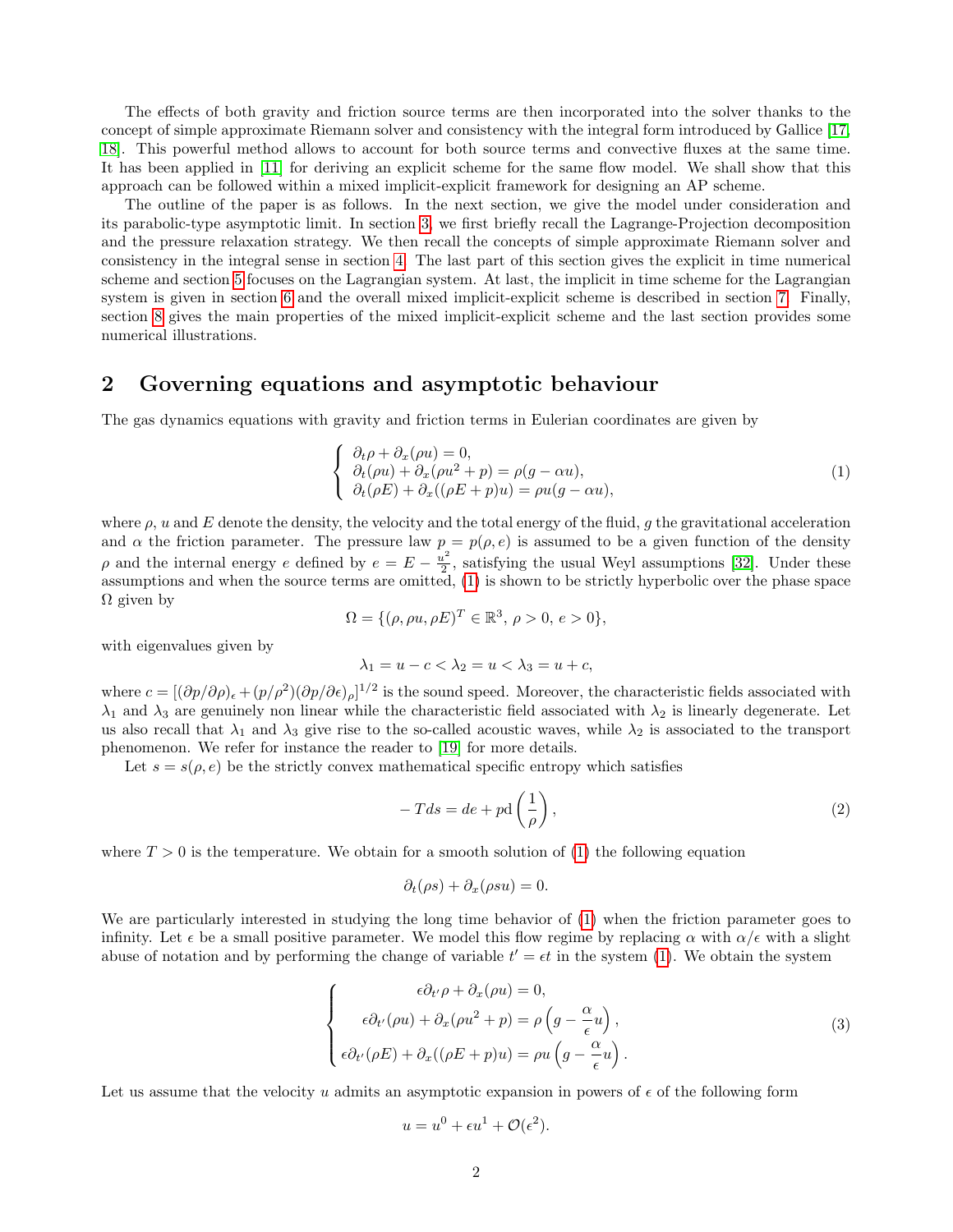Multiplying the second equation by  $\epsilon$  and letting  $\epsilon$  go to 0 first gives  $u^0 = 0$ . Then inserting  $u = \epsilon u^1 + \mathcal{O}(\epsilon^2)$ in the first equation, dividing by  $\epsilon$  and letting  $\epsilon$  go to 0 gives

$$
\partial_{t'}\rho + \partial_x\rho u^1 = 0.
$$

If we now insert  $u = \epsilon u^1 + \mathcal{O}(\epsilon^2)$  in the second equation and let  $\epsilon$  go to 0, we get

$$
\partial_x p = \rho g - \rho \alpha u^1.
$$

At last, inserting  $u = \epsilon u^1 + \mathcal{O}(\epsilon^2)$  in the third equation, dividing by  $\epsilon$  and letting  $\epsilon$  go to 0 gives

$$
\partial_{t'}(\rho e) + \partial_x(\rho e u^1 + p u^1) = \rho u^1(g - \alpha u^1).
$$

The long time behaviour of the solutions of [\(1\)](#page-1-0) for large friction coefficients is then given by the following system of partial differential equations

<span id="page-2-1"></span>
$$
\begin{cases}\n\partial_{t'}\rho + \partial_{x}(\rho u^{1}) = 0, \\
\partial_{x}p = \rho(g - \alpha u^{1}), \\
\partial_{t'}(\rho e) + \partial_{x}((\rho e + p)u^{1}) = \rho u^{1}(g - \alpha u^{1}),\n\end{cases}
$$
\n(4)

where we note that in comparison to [\(1\)](#page-1-0) the flow speed u has been replaced by its first order corrector  $u^1$  in both the mass flux of the first equation and the friction term of the second equation. This observation will play a crucial role in the forthcoming developments. In addition, we note that this model has to be understood as the diffusive or parabolic limit of the hyperbolic model  $(1)$  since the second derivative of the pressure p naturally appears in the first equation of the limit system using its second equation :

$$
\partial_{t'}\rho + \partial_x\left(\frac{\rho g - \partial_x p}{\alpha}\right) = 0.
$$

From a numerical point of view and as already said in the previous section, one of our objectives is to preserve this asymptotic behaviour at the discrete level. In other words, we aim at proposing a consistent numerical scheme for [\(1\)](#page-1-0) leading to a consistent numerical scheme for [\(4\)](#page-2-1) when  $\epsilon$  goes to zero and up to the expected changes of variables. Before proceeding and to conclude this section, let us formally rephrase this property in terms of limits with respect to the small parameter  $\epsilon$  and to the time and space steps  $\Delta t$ ,  $\Delta x$  used in the numerical approximation. Let us denote  $M^{\epsilon}$  the initial model [\(1\)](#page-1-0),  $M^{0}$  the limit model [\(4\)](#page-2-1),  $S^{\epsilon}_{\Delta t, \Delta x}$  a consistent numerical scheme for [\(1\)](#page-1-0) and  $S^0_{\Delta t,\Delta x}$  its asymptotic limit. Recall that consistency of  $S^{\epsilon}_{\Delta t,\Delta x}$  means that

$$
\lim_{\Delta t, \Delta x \to 0} S^{\epsilon}_{\Delta t, \Delta x} = M^{\epsilon},
$$

for all  $\epsilon > 0$ . By definition and with a little abuse in the notations,  $S^{\epsilon}_{\Delta t, \Delta x}$  is said to be asymptotic preserving if  $S^0_{\Delta t, \Delta x}$  is consistent with  $M^0$ , that is

$$
\lim_{\Delta t, \Delta x \to 0} S^0_{\Delta t, \Delta x} = M^0,
$$

or equivalently

$$
\lim_{\Delta t, \Delta x \to 0} \lim_{\epsilon \to 0} S^{\epsilon}_{\Delta t, \Delta x} = \lim_{\epsilon \to 0} M^{\epsilon}.
$$

In other words, the asymptotic preserving property is formally equivalent to the following order of limits interchange property :

$$
\lim_{\Delta t, \Delta x \to 0} \lim_{\epsilon \to 0} S^{\epsilon}_{\Delta t, \Delta x} = \lim_{\epsilon \to 0} \lim_{\Delta t, \Delta x \to 0} S^{\epsilon}_{\Delta t, \Delta x}.
$$

From a practical point of view this equality formally means that for large friction coefficients, or equivalently for small values of  $\epsilon$ , an asymptotic preserving scheme is expected to give good numerical results even for reasonable mesh sizes (with respect to  $\epsilon$ ). This will be observed in the last section devoted to the numerical experiments.

### <span id="page-2-0"></span>3 Lagrange-Projection approach and relaxation procedure

In this section we briefly recall the so-called Lagrange-Projection strategy applied to [\(1\)](#page-1-0) and propose a relaxation procedure for approximating the solutions of the underlying Lagrangian system. As motivated in the introduction, these are two key ingredients of the method we propose, together with the notion of consistency in the integral sense that will be recalled in the next section. Let us begin with the Lagrange-Projection decomposition.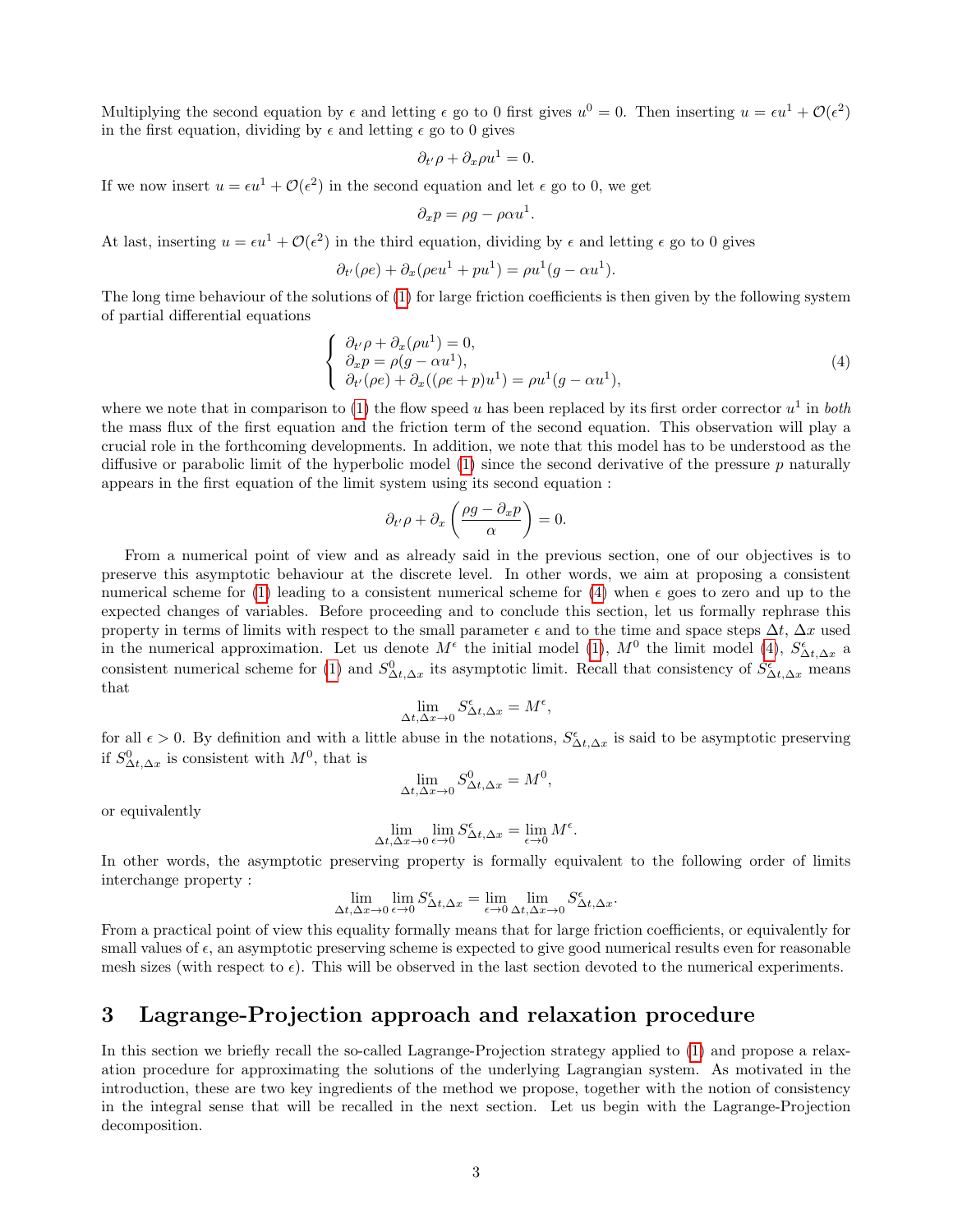### 3.1 Lagrange-Projection decomposition

We describe here a procedure that allows to approximate the evolution of the system [\(1\)](#page-1-0) over a time interval  $[t_0, t_0+\Delta t]$ . The guideline of the method consists in decoupling the terms responsible for the acoustic waves and the transport waves. By using the chain rule for the space derivatives we split up the operators of system [\(1\)](#page-1-0) and obtain two subsystems. The first subsystem describes the transport process and reads

<span id="page-3-2"></span>
$$
\begin{cases}\n\partial_t \rho + u \partial_x \rho = 0, \\
\partial_t (\rho u) + u \partial_x (\rho u) = 0, \\
\partial_t (\rho E) + u \partial_x (\rho E) = 0.\n\end{cases}
$$
\n(5)

The second subsystem accounts for acoustic, gravity and friction effects, namely

$$
\begin{cases} \n\partial_t \rho + \rho \partial_x u = 0, \\
\partial_t (\rho u) + \rho u \partial_x u + \partial_x p = \rho (g - \alpha u), \\
\partial_t (\rho E) + \rho E \partial_x u + \partial_x (pu) = \rho u (g - \alpha u). \n\end{cases}
$$

If we note  $\tau = \frac{1}{\rho}$  the specific volume, the above system also reads

<span id="page-3-0"></span>
$$
\begin{cases}\n\partial_t \tau - \tau \partial_x u = 0, \\
\partial_t u + \tau \partial_x p = g - \alpha u, \\
\partial_t E + \tau \partial_x (pu) = u(g - \alpha u).\n\end{cases}
$$
\n(6)

Then for  $t \in [t_0, t_0 + \Delta t]$ , we propose to approximate  $\tau(x, t) \partial_x \cdot$  by  $\tau(x, t_0) \partial_x \cdot$  in [\(6\)](#page-3-0). If one introduces the mass variable m defined by  $dm = \tau(x, t_0)^{-1} dx$ , we obtain

<span id="page-3-1"></span>
$$
\begin{cases}\n\partial_t \tau - \partial_m u = 0, \\
\partial_t u + \partial_m p = g - \alpha u, \\
\partial_t E + \partial_m (pu) = u(g - \alpha u),\n\end{cases}
$$
\n(7)

that will be referred to as the Lagrangian system. Let us note that system [\(7\)](#page-3-1) is consistent the usual form of the gas dynamics equations in Lagrangian coordinates with friction and gravity terms. We refer for instance the reader to [\[19\]](#page-21-7) for more details. It is worth noticing that [\(7\)](#page-3-1) is easily shown to be hyperbolic over the phase space  $\Omega^{\text{Lag}}$  given by

$$
\Omega^{\text{Lag}} = \{ (\tau, u, E)^T \in \mathbb{R}^3, \tau > 0, e > 0 \},\
$$

with eigenvalues given by

$$
\lambda^{\text{Lag}}_1 = -\rho c < \lambda^{\text{Lag}}_2 = 0 < \lambda^{\text{Lag}}_3 = \rho c,
$$

where c still denotes the sound speed. Here again, the extreme characteristic fields associated with  $\lambda_1^{\text{Lag}}$  and  $\lambda_3^{\text{Lag}}$ are genuinely non linear while the intermediate characteristic field associated with  $\lambda_2^{\text{Lag}}$  is linearly degenerate. Importantly, we note that the sound speed only appears in the characteristic speeds of this Lagrangian model. The flow speed  $u$  is no longer present but is on the other hand the unique characteristic velocity of the first subsystem [\(5\)](#page-3-2). System [\(7\)](#page-3-1) (respectively [\(5\)](#page-3-2)) then clearly encompasses to the so-called acoustic (resp. material or transport) waves. From a numerical point of view, the scheme associated with this decomposition simply consists of an usual two-step splitting strategy where [\(7\)](#page-3-1) is solve in the first step and [\(5\)](#page-3-2) in the second one. Recall that the idea will be here to propose a time implicit treatment of the Lagrangian system [\(7\)](#page-3-1) to avoid a too restrictive CFL condition involving the sound speed  $c$  and an explicit treatment of the transport part  $(5)$ to keep accuracy on the material waves. A key ingredient to get a low cost implicit scheme for the Lagrangian system will rely on a relevant pressure relaxation approximation described in the next section.

### 3.2 Relaxation approximation

We propose in this section a relaxation approximation of the Lagragian system [\(7\)](#page-3-1). The main objective is to overcome the non linearities that make difficult the resolution of this system. From a numerical point of view, this strategy will be used to design a low cost time implicit treatment. We first consider the model neglecting the source terms and then extend the approach to the full model.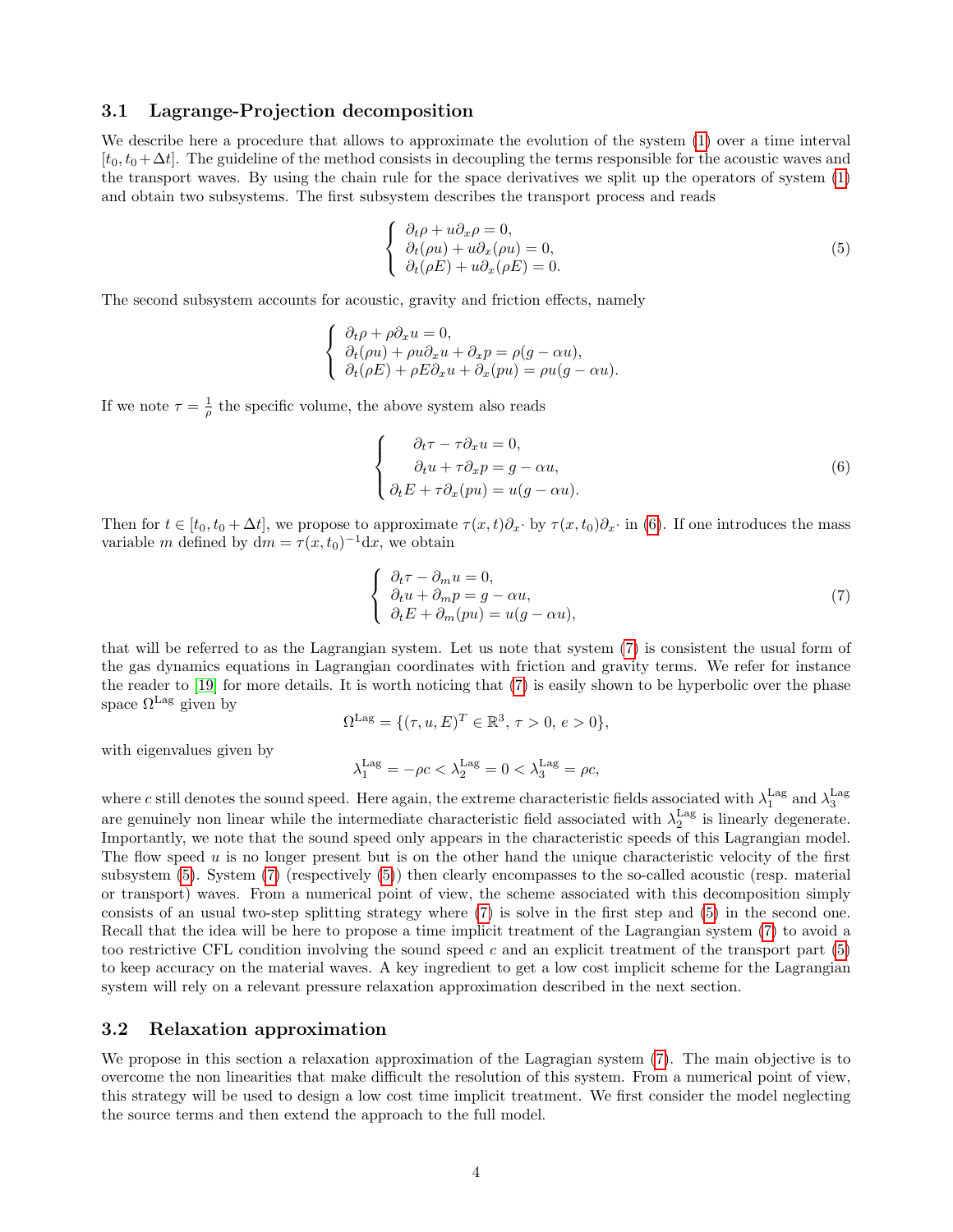#### 3.2.1 Relaxation approximation of the homogeneous model

The design principle of the so-called pressure relaxation methods is to introduce a larger system than the original one but easier to solve. More precisely, the objective is to discard the non linearities induced by the pressure law  $p = p(\rho, e)$ . Such a strategy is now well known in the literature and we refer for instance the reader to  $[31, 27, 15, 13, 12, 5]$  $[31, 27, 15, 13, 12, 5]$  $[31, 27, 15, 13, 12, 5]$  $[31, 27, 15, 13, 12, 5]$  $[31, 27, 15, 13, 12, 5]$  $[31, 27, 15, 13, 12, 5]$  and the references therein. To do so, we introduce a new variable  $\Pi$  that can be seen as a linearization of the pressure  $p$  and that is considered as a new unknown. In particular, it evolves according to its own partial differential equation. More precisely, we propose the following relaxation system for [\(7\)](#page-3-1) when the source terms are omitted :

<span id="page-4-0"></span>
$$
\begin{cases}\n\partial_t \tau - \partial_m u = 0, \\
\partial_t u + \partial_m \Pi = 0, \\
\partial_t \Pi + a^2 \partial_m u = \lambda (p - \Pi), \\
\partial_t E + \partial_m (\Pi u) = 0,\n\end{cases}
$$
\n(8)

where a is a constant to be precised and  $\lambda$  the relaxation parameter. At least formally, we observe that in the asymptotic regime  $\lambda \to +\infty$  we have  $\Pi \to p$  and we recover the initial system [\(7\)](#page-3-1) without the source terms. In order to prevent this relaxation procedure form instabilities, it is now well established that a must be chosen sufficiently large and according to the subcharacteristic condition

<span id="page-4-2"></span>
$$
a > \max(\rho c),\tag{9}
$$

for all the states under consideration (see for instance [\[12\]](#page-20-2) for a rigorous proof). In addition, it can be easily proved that [\(8\)](#page-4-0) with  $\lambda = 0$  is strictly hyperbolic with three eigenvalues given by  $-a$ , 0 and a which are nothing but approximations of the exact eigenvalues  $-\rho c$ , 0 and  $\rho c$  for system [\(7\)](#page-3-1). Then and in particular, the subcharacteristic condition means that information propagates faster in the relaxation model. More importantly, the characteristic fields associated with these new eigenvalues are shown to be linearly degenerate. This property allows to solve analytically the Riemann problem associated with  $(8)$  when  $\lambda = 0$ , that is when considering an initial data made of two constant states separated by an initial discontinuity. This property justifies by itself the introduction of the proposed relaxation model and its simplicity. If we go further into the details and as it is customary, the exact Riemann solutions are self-similar and made of three contact discontinuities propagating with velocities  $-a$ , a and 0 and separating two intermediates states.

From a numerical point of view, the numerical strategy for approximating the solutions of [\(7\)](#page-3-1) using [\(8\)](#page-4-0) consists in first solving [\(8\)](#page-4-0) with  $\lambda = 0$ , that is

<span id="page-4-1"></span>
$$
\begin{cases}\n\partial_t \tau - \partial_m u = 0, \\
\partial_t u + \partial_m \Pi = 0, \\
\partial_t \Pi + a^2 \partial_m u = 0, \\
\partial_t E + \partial_m (\Pi u) = 0,\n\end{cases}
$$
\n(10)

and then to take into account the source term

$$
\begin{cases}\n\partial_t \tau = 0, \\
\partial_t u = 0, \\
\partial_t \Pi = \lambda (p - \Pi), \\
\partial_t E = 0,\n\end{cases}
$$

in the asymptotic regime  $\lambda \to +\infty$ . Which amounts to set

$$
\Pi = p(\rho, E),
$$

before solving again [\(10\)](#page-4-1) as the time goes on. The new variable  $\Pi$  is said to be at equilibrium.

To conclude this section, notice that the self-similar Riemann solutions associated with [\(10\)](#page-4-1) being explicitly known, it is natural to use an *exact* Godunov scheme to numerically solve [\(10\)](#page-4-1). See for instance the references above for more details.

#### 3.2.2 Relaxation approximation of the Lagrangian system with source terms

Let a be a real parameter chosen in agreement with the subcharacteristic condition [\(9\)](#page-4-2). In order to approximate the solution of [\(7\)](#page-3-1), we propose to supplement [\(10\)](#page-4-1) with the friction and gravity terms so that we now have to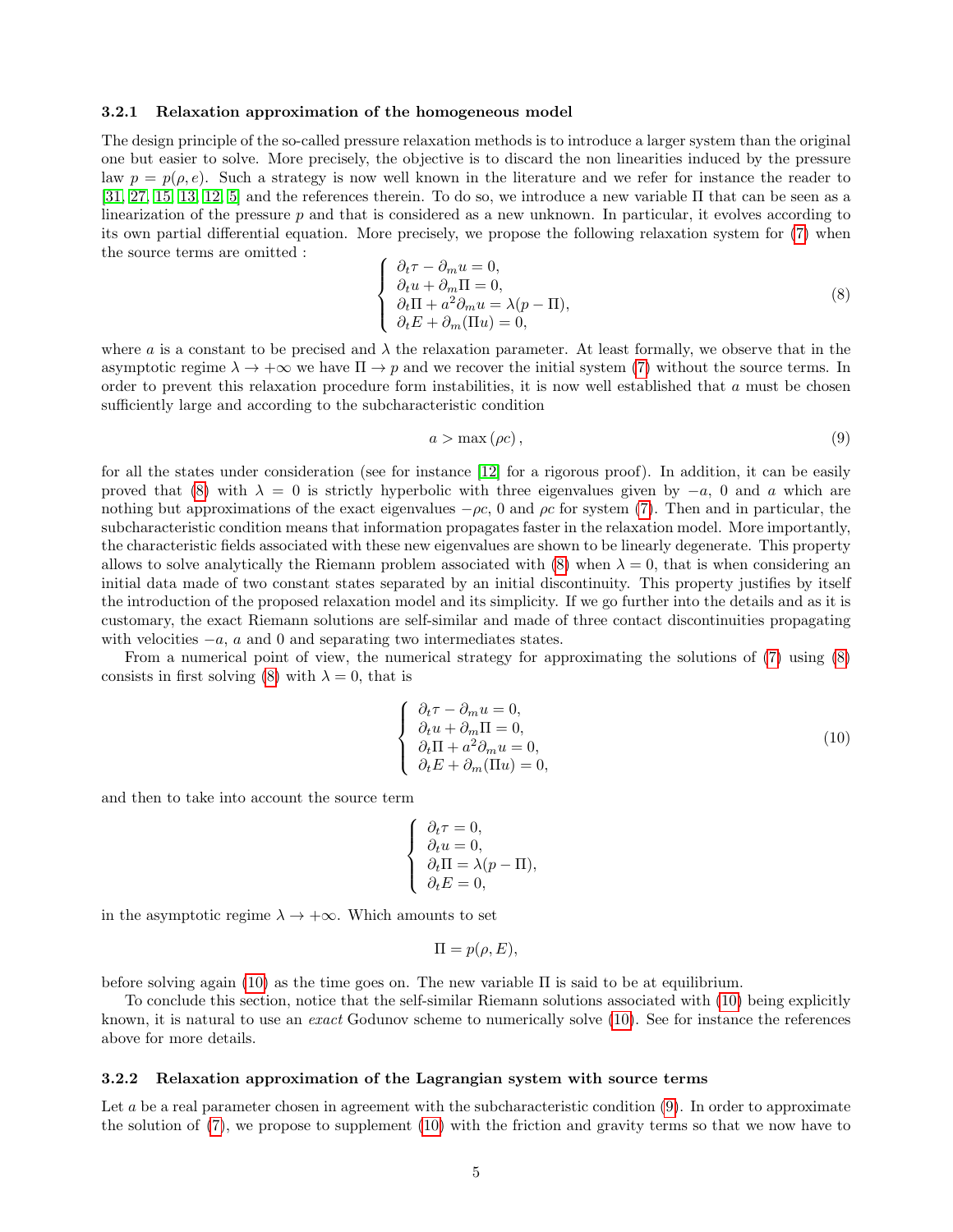solve

<span id="page-5-1"></span>
$$
\begin{cases}\n\partial_t \tau - \partial_m u = 0, \\
\partial_t u + \partial_m \Pi = g - \alpha u, \\
\partial_t \Pi + a^2 \partial_m u = 0, \\
\partial_t E + \partial_m (\Pi u) = u(g - \alpha u).\n\end{cases}
$$
\n(11)

Let us underline that the solutions of the Riemann problem associated with [\(11\)](#page-5-1) are neither self-similar nor explicitly known anymore. This makes the use of the exact Godunov method quite a complex task. In what follows, we decide nevertheless to approximate the non self-similar Riemann solutions to [\(11\)](#page-5-1) by self-similar approximate Riemann solutions and to use an approximate Godunov-type method for solving [\(11\)](#page-5-1). In order to guarantee the consistency of the proposed self-similar approximate Riemann solutions to [\(11\)](#page-5-1) with the exact ones, we will impose a generalized notion of consistency in the integral sense due to Gallice [\[17,](#page-21-13) [18\]](#page-21-14) and adapted to systems with source terms. This is recalled in the next section.

To conclude this section, let us observe that [\(11\)](#page-5-1) can be given the following equivalent form

<span id="page-5-2"></span>
$$
\begin{cases}\n\partial_t \tau - \partial_m u = 0, \\
\partial_t \overrightarrow{w} + a \partial_m \overrightarrow{w} = a(g - \alpha u), \\
\partial_t \overleftarrow{w} - a \partial_m \overleftarrow{w} = -a(g - \alpha u), \\
\partial_t E + \partial_m (\Pi u) = u(g - \alpha u),\n\end{cases}
$$
\n(12)

where the new variables  $\vec{w}$  and  $\vec{w}$  are defined by

$$
\overrightarrow{w} = \Pi + au, \quad \overleftarrow{w} = \Pi - au. \tag{13}
$$

These quantities are nothing but the strong Riemann invariants associated with the characteristic speeds  $\pm a$ of the relaxation system [\(11\)](#page-5-1) when the source terms are omitted. The closure relations for [\(12\)](#page-5-2) are naturally given by

$$
u = \frac{\overrightarrow{w} - \overleftarrow{w}}{2a}, \quad \Pi = \frac{\overrightarrow{w} + \overleftarrow{w}}{2}.
$$
\n(14)

This new formulation will be used hereafter to define the proposed implicit in time numerical strategy.

## <span id="page-5-0"></span>4 Consistency in the integral sense and explicit in time Godunovtype scheme

We briefly recall in this section the notion of consistency in the integral sense of a self-similar approximate Riemann solver for a given set of hyperbolic equations with source terms that we write in the following condensed form

<span id="page-5-3"></span>
$$
\partial_t \mathbf{U} + \partial_x \mathbf{F}(\mathbf{U}) = \mathbf{S}(\mathbf{U}),\tag{15}
$$

supplemented with the validity of an entropy inequality

<span id="page-5-4"></span>
$$
\partial_t \eta + \partial_x q \le 0,\tag{16}
$$

where  $(\eta, q)$  is a strictly convex entropy-entropy flux pair. We also derive the corresponding explicit in time Godunov-type scheme for approximating the solutions to [\(15\)](#page-5-3) and refer to [\[17,](#page-21-13) [18\]](#page-21-14) for the details.

Solving the Riemann problem amounts to find the solution to [\(15\)](#page-5-3) with the following piecewise constant initial data

$$
\mathbf{U}(x,t=0) = \begin{cases} \mathbf{U}_L & \text{if } x < 0, \\ \mathbf{U}_R & \text{if } x > 0, \end{cases}
$$

for any given  $U_L$  and  $U_R$  in the phase space. Unlike the homogeneous case corresponding to the choice  $\mathbf{S}(\mathbf{U})=0$ , the exact Riemann solution that we denote  $\mathbf{U}(x,t;\mathbf{U}_L,\mathbf{U}_R)$  is not self-similar. Notice however that an approximate Riemann solver  $\mathbf{W}(\frac{x}{t}; \mathbf{U}_L, \mathbf{U}_R)$  may be self-similar as in the homogeneous case provided that some consistency relations are imposed. More precisely, let us consider a simple approximate Riemann solver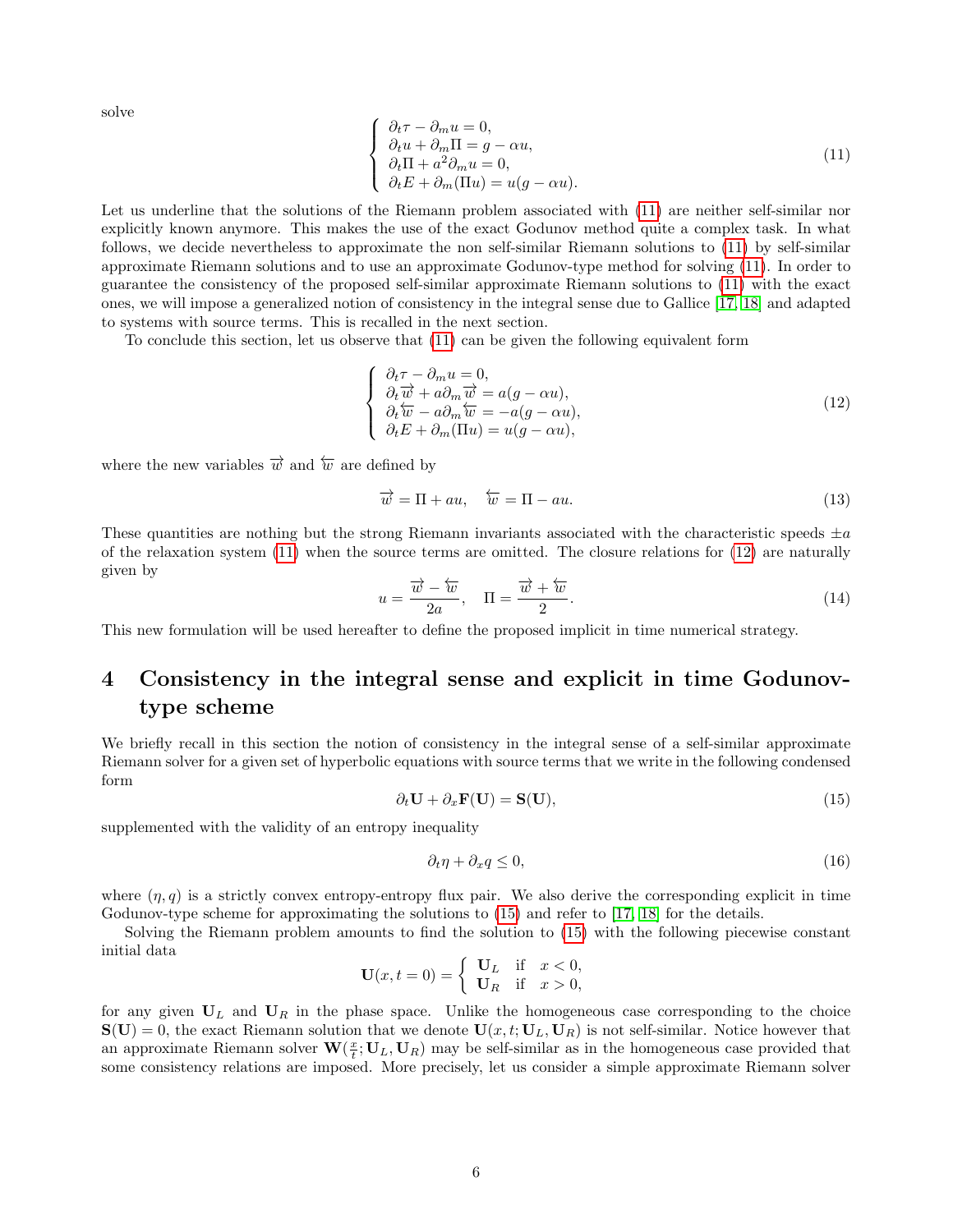

<span id="page-6-0"></span>Figure 1: Wave structure of the approximate Riemann solver in the  $(x, t)$ -plane.

 $\mathbf{W}(\frac{x}{t}; \mathbf{U}_L, \mathbf{U}_R)$  made of  $l+1$  intermediate states  $\mathbf{U}_k$  separated by discontinuities propagating with velocities  $\lambda_k$  (see figure [1\)](#page-6-0), namely

<span id="page-6-1"></span>
$$
\mathbf{W}\left(\frac{x}{t};\mathbf{U}_L,\mathbf{U}_R\right) = \begin{cases} \mathbf{U}_1 = \mathbf{U}_L, & \frac{x}{t} < \lambda_1, \\ \vdots & \lambda_{k-1} < \frac{x}{t} < \lambda_k, \\ \vdots & \vdots \\ \mathbf{U}_{l+1} = \mathbf{U}_R, & \frac{x}{t} > \lambda_l. \end{cases}
$$
(17)

From Gallice [\[17,](#page-21-13) [18\]](#page-21-14), if  $\Delta x = \frac{1}{2}(\Delta x_L + \Delta x_R)$  with  $\Delta x_L > 0$ ,  $\Delta x_R > 0$  and  $\Delta t > 0$  are respectively space and time steps that verify the CFL condition

<span id="page-6-3"></span>
$$
\max_{1 \le k \le l} |\lambda_k| \frac{\Delta t}{\min(\Delta x_L, \Delta x_R)} \le \frac{1}{2},\tag{18}
$$

the approximate Riemann solver is said to be consistent with the integral form of [\(15\)](#page-5-3) over the interval  $\left[-\frac{\Delta x_L}{2}, \frac{\Delta x_R}{2}\right]$  if the integral of [\(17\)](#page-6-1) approximates correctly the integral of the exact solution in the sense that there exists a function  $\widetilde{S}$  such that

<span id="page-6-2"></span>
$$
\mathbf{F}(\mathbf{U}_R) - \mathbf{F}(\mathbf{U}_L) - \Delta x \widetilde{\mathbf{S}}(\Delta x, \Delta t; \mathbf{U}_L, \mathbf{U}_R) = \sum_{k=1}^l \lambda_k (\mathbf{U}_{k+1} - \mathbf{U}_k),
$$
\n(19)

where  $\tilde{\mathbf{S}}(\Delta x, \Delta t; \mathbf{U}_L, \mathbf{U}_R)$  is consistent with the source terms  $\mathbf{S}(\mathbf{U})$  in the sense that

$$
\lim_{\substack{\mathbf{U}_L,\mathbf{U}_R\to\mathbf{U}\\ \Delta t,\Delta x\to 0}}\widetilde{\mathbf{S}}(\Delta x,\Delta t;\mathbf{U}_L,\mathbf{U}_R)=\mathbf{S}(\mathbf{U}).
$$

Hereafter and using very classical notations,  $(\Delta x_j)_{j\in\mathbb{Z}}$  and  $\Delta t$  represent the constant time and variable space steps of the mesh under consideration for defining the approximate solutions. More precisely and in order to define the Godunov-type scheme associated with this approximate Riemann solver, we define the mesh interfaces  $x_{j+1/2} = x_{j-1/2} + \Delta x_j$  for  $j \in \mathbb{Z}$ , and the intermediate times  $t^n = n\Delta t$  for  $n \in \mathbb{N}$ . Note that  $\Delta x$  in [\(19\)](#page-6-2) then plays the role of  $\Delta x_{j+1/2} = \frac{1}{2}(\Delta x_j + \Delta x_{j+1})$ . In the sequel,  $\mathbf{U}_j^n$  denotes the approximate value of U at time  $t^n$  and on the cell  $[x_{j-1/2}, x_{j+1/2})$ . For  $n = 0$  and  $j \in \mathbb{Z}$ , we set  $\mathbf{U}_{j}^0 = \frac{1}{\Delta x} \int_{x_{j-1/2}}^{x_{j+1/2}} \mathbf{U}_0(x) dx$  where  $\mathbf{U}_0(x)$  is the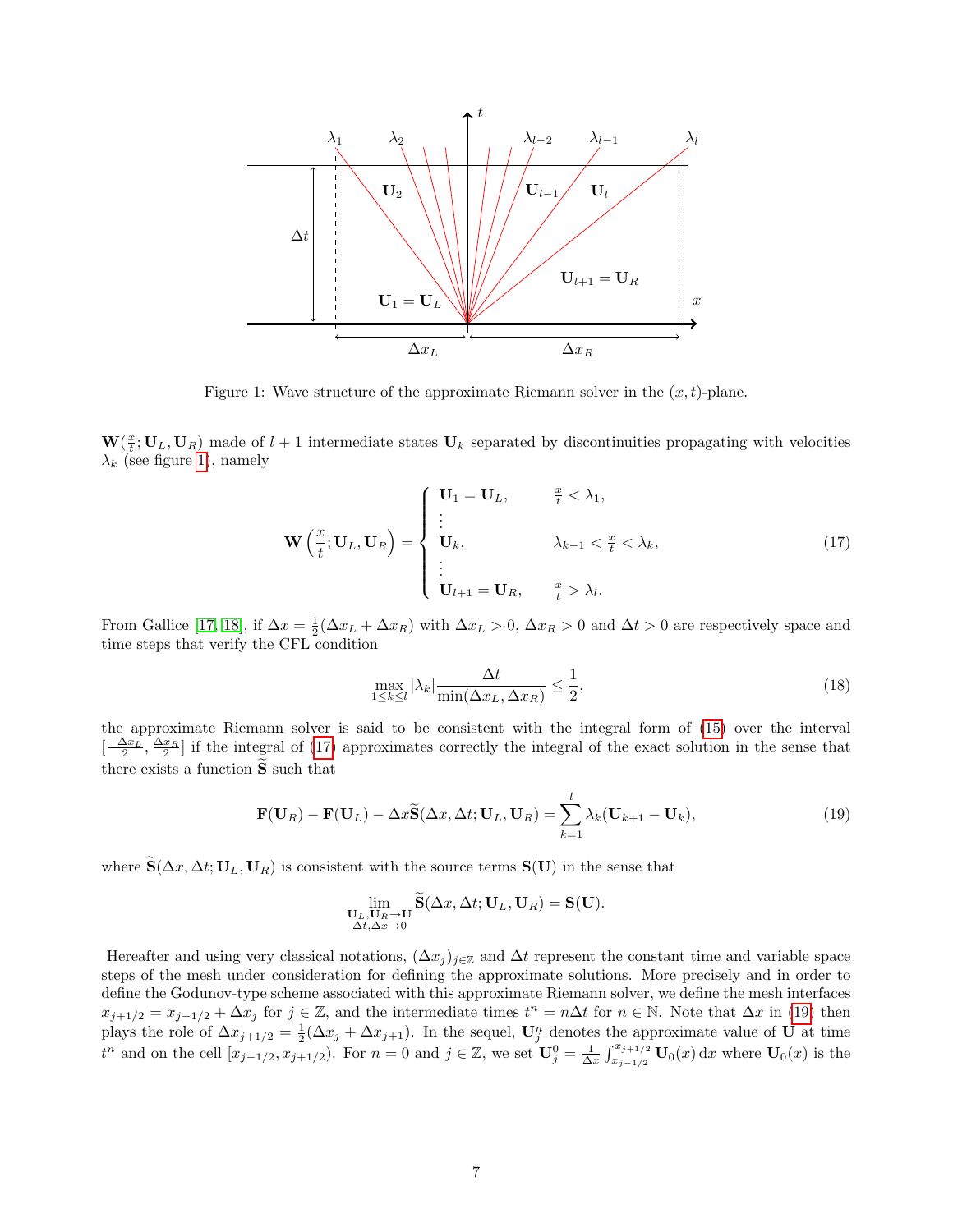initial condition. Then, the explicit in time Godunov-type scheme reads

<span id="page-7-1"></span>
$$
\begin{cases}\n\mathbf{U}_{j}^{n+1} = \mathbf{U}_{j}^{n} - \frac{\Delta t}{\Delta x_{j}} (\mathbf{F}_{j+\frac{1}{2}}^{n} - \mathbf{F}_{j-\frac{1}{2}}^{n}) + \frac{\Delta t}{2} (\frac{\Delta x_{j+1/2}}{\Delta x_{j}} \mathbf{S}_{j+\frac{1}{2}}^{n} + \frac{\Delta x_{j-1/2}}{\Delta x_{j}} \mathbf{S}_{j-\frac{1}{2}}^{n}), \\
\mathbf{F}_{j+\frac{1}{2}}^{n} = \mathbf{F}(\mathbf{U}_{j}^{n}, \mathbf{U}_{j+1}^{n}), \\
\mathbf{S}_{j+\frac{1}{2}}^{n} = \widetilde{\mathbf{S}}(\Delta x_{j+1/2}, \Delta t; \mathbf{U}_{j}^{n}, \mathbf{U}_{j+1}^{n}),\n\end{cases}
$$
\n(20)

with

$$
\mathbf{F}(\mathbf{U}_L, \mathbf{U}_R) = \frac{1}{2} \left\{ \mathbf{F}(\mathbf{U}_L) + \mathbf{F}(\mathbf{U}_R) - \sum_{k=1}^l |\lambda_k| (\mathbf{U}_{k+1} - \mathbf{U}_k) \right\}.
$$

As far as the consistency with the entropy inequality [\(16\)](#page-5-4) is concerned, the simple approximate Riemann solver is said to be consistent with the integral form of [\(16\)](#page-5-4) if and only if there exists a function  $\tilde{\sigma}$  such that under the CFL condition [\(18\)](#page-6-3) we have

<span id="page-7-2"></span>
$$
q(\mathbf{U}_R) - q(\mathbf{U}_L) - \Delta x \ \tilde{\sigma}(\Delta x, \Delta t; \mathbf{U}_L, \mathbf{U}_R) \le \sum_{k=1}^l \lambda_k \big( \eta(\mathbf{U}_{k+1}) - \eta(\mathbf{U}_k) \big),\tag{21}
$$

with

$$
\lim_{\substack{\mathbf{U}_L, \mathbf{U}_R \to \mathbf{U} \\ \Delta t, \Delta x \to 0}} \widetilde{\sigma}(\Delta x, \Delta t; \mathbf{U}_L, \mathbf{U}_R) = 0.
$$
\n(22)

Then, the numerical scheme defined by [\(20\)](#page-7-1) satisfies the following discrete entropy inequality

<span id="page-7-3"></span>
$$
\begin{cases}\n\eta(\mathbf{U}_{j}^{n+1}) \leq \eta(\mathbf{U}_{j}^{n}) - \frac{\Delta t}{\Delta x_{j}} (q_{j+\frac{1}{2}}^{n} - q_{j-\frac{1}{2}}^{n}) + \frac{\Delta t}{2} (\frac{\Delta x_{j-1/2}}{\Delta x_{j}} \sigma_{j-\frac{1}{2}}^{n} + \frac{\Delta x_{j+1/2}}{\Delta x_{j}} \sigma_{j+\frac{1}{2}}^{n}), \\
q_{j+\frac{1}{2}}^{n} = \widetilde{q}(\mathbf{U}_{j}^{n}, \mathbf{U}_{j+1}^{n}), \\
\sigma_{j+\frac{1}{2}}^{n} = \widetilde{\sigma}(\Delta x_{j+1/2}, \Delta t; \mathbf{U}_{j}^{n}, \mathbf{U}_{j+1}^{n}),\n\end{cases} (23)
$$

with

<span id="page-7-4"></span>
$$
\widetilde{q}(\mathbf{U}_L, \mathbf{U}_R) = \frac{1}{2} \left\{ q(\mathbf{U}_L) + q(\mathbf{U}_R) - \sum_{k=1}^l |\lambda_k| \big( S(\mathbf{U}_{k+1}) - S(\mathbf{U}_k) \big) \right\}.
$$
\n(24)

The CFL condition associated with this explicit in time Godunov-type scheme naturally reads

$$
\max_{1 \leq k \leq l} |\lambda_k(\mathbf{U}_j^n, \mathbf{U}_{j+1}^n)| \frac{\Delta t}{\min(\Delta x_j, \Delta x_{j+1})} \leq \frac{1}{2},
$$

for all  $j$ . Again, we refer to [\[17,](#page-21-13) [18,](#page-21-14) [11\]](#page-20-0) for more details.

## <span id="page-7-0"></span>5 Application to the Lagrangian system and explicit in time Godunovtype scheme

We suppose again that  $a$  is a parameter that complies with the subcharacteristic constraint  $(9)$ . We consider a step  $\Delta m$  of the space variable expressed through the mass variable and a time step  $\Delta t$ . The objective of this section is to define a consistent simple approximate Riemann solver for [\(12\)](#page-5-2). We have in this case

$$
\mathbf{U} = \begin{pmatrix} \frac{\tau}{w} \\ \frac{\tau}{w} \\ E \end{pmatrix}, \quad \mathbf{F}(\mathbf{U}) = \begin{pmatrix} -u \\ a\overline{w} \\ -a\overline{w} \\ \overline{u}u \end{pmatrix}, \quad \mathbf{S}(\mathbf{U}) = \begin{pmatrix} 0 \\ a(g - \alpha u) \\ -a(g - \alpha u) \\ u(g - \alpha u) \end{pmatrix}, \quad \mathbf{F}(\mathbf{U}_L, \mathbf{U}_R) = \begin{pmatrix} F^{\tau}(\mathbf{U}_L, \mathbf{U}_R) \\ F^{\overline{w}}(\mathbf{U}_L, \mathbf{U}_R) \\ F^{\overline{w}}(\mathbf{U}_L, \mathbf{U}_R) \\ F^E(\mathbf{U}_L, \mathbf{U}_R) \end{pmatrix}.
$$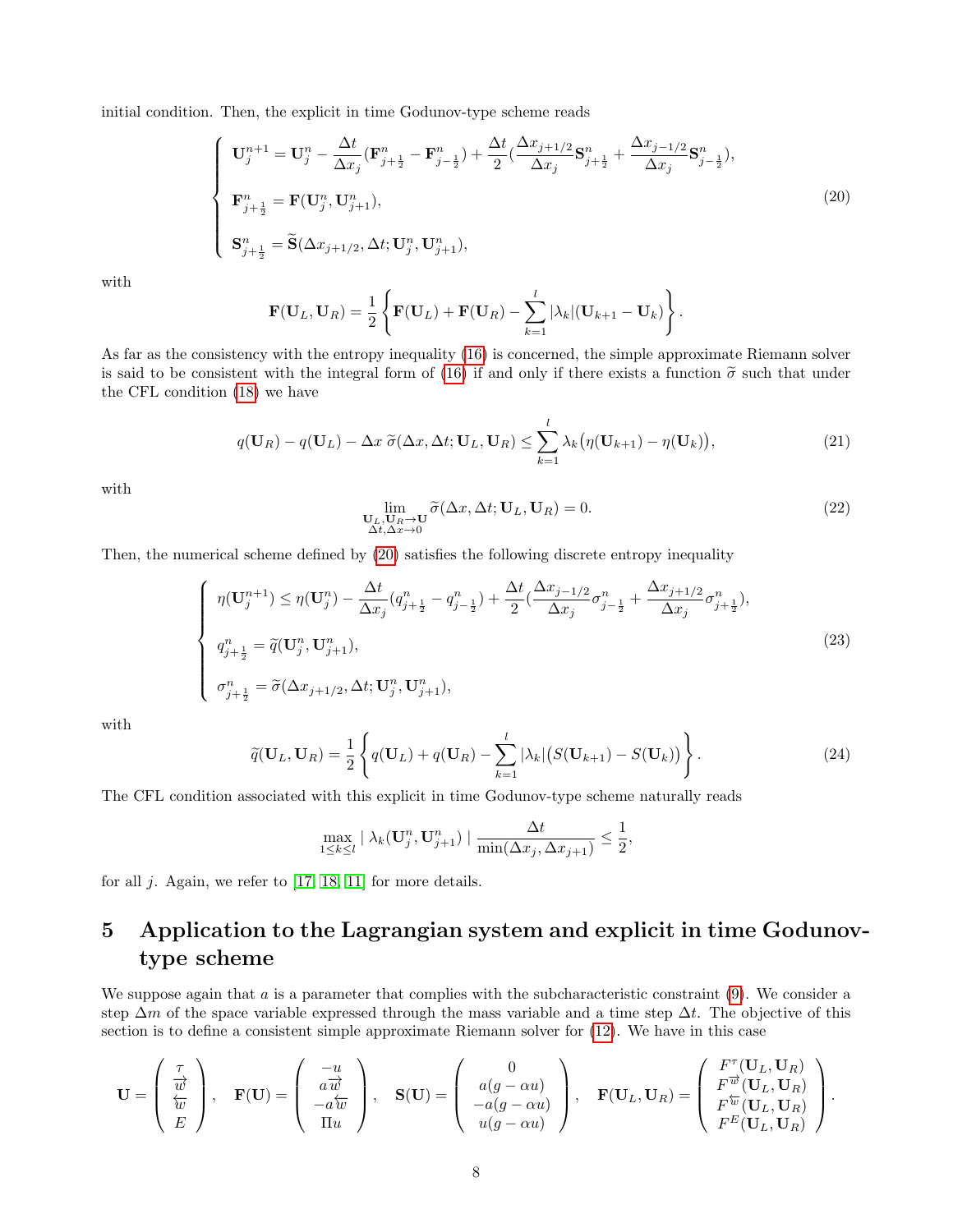

<span id="page-8-0"></span>Figure 2: Wave structure of the approximate Riemann solver for the Lagrangian system  $(12)$  in the  $(m, t)$ -plane.

Note in particular that introducing the notation  $\mathbf{F}(\mathbf{U}) = (F^{\tau}, F^{\overrightarrow{w}}, F^{\overleftarrow{w}}, F^{\overleftarrow{E}})^T$ , the energy flux satisfies the relation

<span id="page-8-3"></span>
$$
F^{E} = -\frac{F^{\overrightarrow{w}} + F^{\overleftarrow{w}}}{2a}F^{\tau}.
$$
\n(25)

This relation will be used in the calculations below.

In order to mimic the self-similar solution to [\(12\)](#page-5-2) when the source terms are omitted, we propose to consider a simple approximate Riemann solver made of 3 waves (see figure [2\)](#page-8-0), namely a stationary wave and two waves propagating with velocities  $\pm a$ :

$$
\mathbf{W}\left(\frac{m}{t};\mathbf{U}_L,\mathbf{U}_R\right) = \begin{cases} \mathbf{U}_L, & \frac{m}{t} < -a, \\ \mathbf{U}_L^*, & -a < \frac{m}{t} < 0, \\ \mathbf{U}_R^*, & 0 < \frac{m}{t} < a, \\ \mathbf{U}_R, & \frac{m}{t} > a. \end{cases}
$$

Following [\[11\]](#page-20-0), we define  $\tilde{\mathbf{S}}$  as follows :

$$
\tilde{\mathbf{S}}(\Delta m, \Delta t; \mathbf{U}_L, \mathbf{U}_R) = \begin{pmatrix} 0 \\ a(g - \alpha \tilde{u}) \\ -a(g - \alpha \tilde{u}) \\ \tilde{u}(g - \alpha \tilde{u}) \end{pmatrix},
$$

where  $\tilde{u}$  represents a consistent approximation of the velocity  $u$ , in the sense that

$$
\lim_{\substack{\mathbf{U}_L,\mathbf{U}_R\to\mathbf{U}\\ \Delta t,\Delta x\to 0}} \tilde{u}(\Delta m,\Delta t;\mathbf{U}_L,\mathbf{U}_R) = u
$$

The definition of  $\tilde{u}$  will be specified later on.

We now turn to the definition the intermediate states  $U_L^*$  and  $U_R^*$ . Each state containing four components, eight relations are expected. As motivated in the previous section, we first impose the consistency relations [\(19\)](#page-6-2) which gives here

<span id="page-8-2"></span>
$$
\begin{cases}\n(u_L - u_R) = -a(\tau_L^* - \tau_L) + a(\tau_R - \tau_R^*), \\
a(\overrightarrow{w}_R - \overrightarrow{w}_L) - \Delta m a(g - \alpha \tilde{u}) = -a(\overrightarrow{w}_L^* - \overrightarrow{w}_L) + a(\overrightarrow{w}_R - \overrightarrow{w}_R^*), \\
-a(\overleftarrow{w}_R - \overleftarrow{w}_L) + \Delta m a(g - \alpha \tilde{u}) = -a(\overleftarrow{w}_L^* - \overleftarrow{w}_L) + a(\overleftarrow{w}_R - \overleftarrow{w}_R^*), \\
(\Pi_R u_R - \Pi_L u_L) - \Delta m \tilde{u}(g - \alpha \tilde{u}) = -a(E_L^* - E_L) + a(E_R - E_R^*).\n\end{cases} (26)
$$

Then, we make the natural choice of imposing the Rankine Hugoniot relations associated with the mass conservation across each wave of the approximate Riemann solver. We get

<span id="page-8-1"></span>
$$
\begin{cases}\n u_L - a\tau_L = u_L^* - a\tau_L^*, \\
 u_R + a\tau_R = u_R^* + a\tau_R^*, \\
 u_L^* = u_R^*. \n\end{cases} \n(27)
$$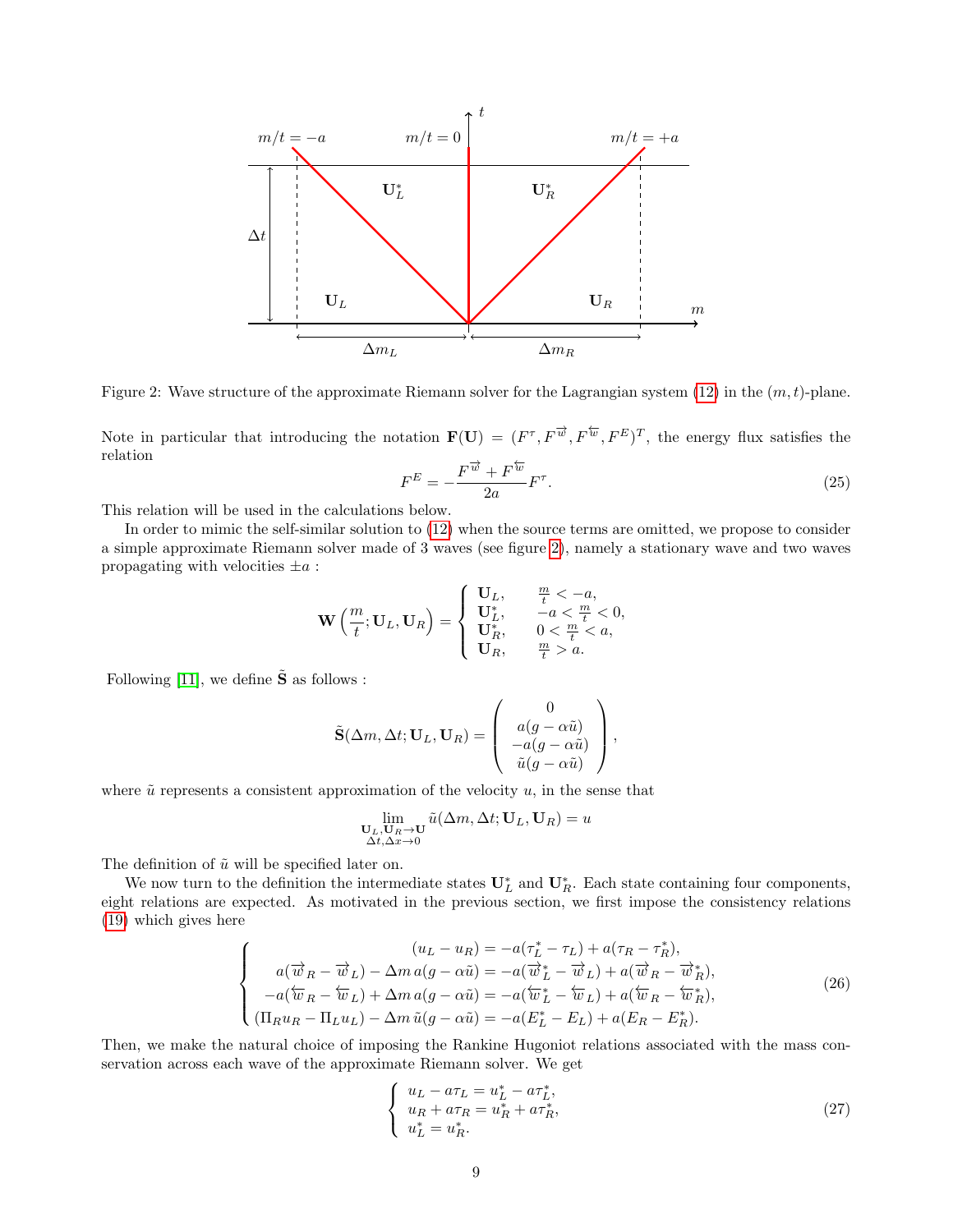Note however that [\(27\)](#page-8-1) provides only two independent relations since the first equation of [\(26\)](#page-8-2) is a linear combination of the three equations in [\(27\)](#page-8-1). Then, two equations are still missing. In the sequel we shall note  $u^* = u_L^* = u_R^*$ .

In order to account for the source terms, we propose to impose a generalized jump condition across the stationnary wave and associated with the momentum equation in [\(11\)](#page-5-1). This amounts to take into account the source term at the interface of the initial condition. More precisely, we impose

$$
\Pi_R^* - \Pi_L^* = \Delta m (g - \alpha \tilde{u}). \tag{28}
$$

So that only one equation is now missing. At last and in regards to the energy equation, we then propose to mimic the relation [\(25\)](#page-8-3) at the discrete level by imposing the following relation on the numerical flux of the Godunov-type method:

$$
F^{E}(\mathbf{U}_{L},\mathbf{U}_{R})=-F^{\tau}(\mathbf{U}_{L},\mathbf{U}_{R})\times\frac{F^{\overrightarrow{w}}(\mathbf{U}_{L},\mathbf{U}_{R})+F^{\overleftarrow{w}}(\mathbf{U}_{L},\mathbf{U}_{R})}{2a}.
$$
\n(29)

It remains to define  $\tilde{u}$  and following [\[11\]](#page-20-0) we set

$$
\tilde{u}=u^*.
$$

This choice aims at proposing the same approximation of the velocity u in the mass flux at the interface (that is  $u^*$  as in the friction term (that is  $\tilde{u}$ ). As mentioned in section [2,](#page-1-1) this is also true at the continuous level for the parabolic system [\(4\)](#page-2-1). It turns out to be essential in order to obtain the asymptotic preserving property.

At this point, we can now define the intermediate states  $U_L^*$  and  $U_R^*$ . We have after easy calculations

<span id="page-9-0"></span>
$$
\begin{cases}\n u^* = \frac{1}{2a + \alpha \Delta m} (a(u_R + u_L) - (\Pi_R - \Pi_L) + g\Delta m), \\
 \tau_L^* = \tau_L + \frac{u^* - u_L}{a}, \\
 \tau_R^* = \tau_R + \frac{u_R - u^*}{a}, \\
 \Pi_R^* = \frac{\Pi_R + \Pi_L^T}{2} - a\frac{u_R - u_L}{2} + \frac{(g - \alpha u^*)\Delta m}{2}, \\
 \Pi_L^* = \Pi_R^* - (g - \alpha u^*)\Delta m, \\
 E_L^* = E_L + \frac{1}{a} (p_L u_L - u^* (p^* - \frac{\Delta m}{2} (g - \alpha u^*))), \\
 E_R^* = E_R - \frac{1}{a} (p_R u_R - u^* (p^* + \frac{\Delta m}{2} (g - \alpha u^*))),\n\end{cases} \tag{30}
$$

where we have set

$$
p^* = \frac{\Pi_R + \Pi_L}{2} - a\frac{u_R - u_L}{2} = \frac{\overrightarrow{w}_L + \overleftarrow{w}_R}{2}.
$$

Regarding the numerical flux of the Godunov-type scheme, we find

$$
\begin{cases}\nF^{\tau}(\mathbf{U}_L, \mathbf{U}_R) = -u^*, \\
F^{\overrightarrow{w}}(\mathbf{U}_L, \mathbf{U}_R) = a\overrightarrow{w}_L + \frac{a(g - \alpha u^*)\Delta m}{2} = a^2 u^* + ap^*, \\
F^{\overleftarrow{w}}(\mathbf{U}_L, \mathbf{U}_R) = -a\overleftarrow{w}_R + \frac{a(g - \alpha u^*)\Delta m}{2} = a^2 u^* - ap^*, \\
F^E(\mathbf{U}_L, \mathbf{U}_R) = p^* u^*.\n\end{cases}
$$

We now use the above flux definition to derive an explicit in time Godunov-type scheme for  $(12)$ . We consider the approximate variable  $\mathbf{U}_j^n$  known for  $j\in\mathbb{Z}$  and we set

$$
\Delta m_j = \rho_j^n \Delta x, \quad \Delta m_{j+1/2} = \frac{\Delta m_j + \Delta m_{j+1}}{2}.
$$

The superscript Lag will denote the updated values after the approximation of [\(12\)](#page-5-2). Following [\(20\)](#page-7-1), we are led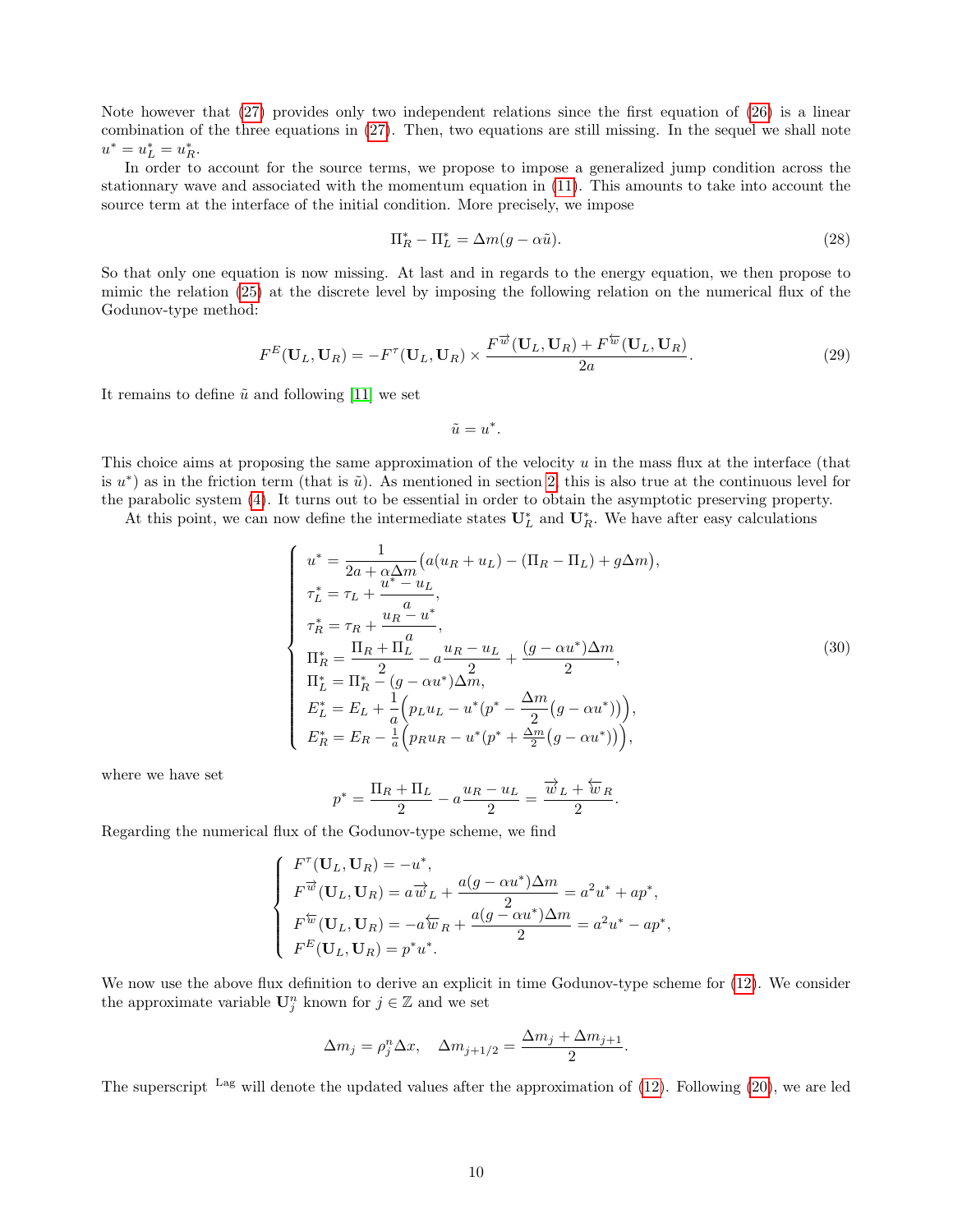to the following scheme

<span id="page-10-1"></span>
$$
\begin{cases}\n\tau_{j}^{\text{Lag}} = \tau_{j}^{n} + \frac{\Delta t}{\Delta m_{j}} (u_{j+\frac{1}{2}}^{*} - u_{j-\frac{1}{2}}^{*}), \\
\overrightarrow{w}_{j}^{\text{Lag}} = \overrightarrow{w}_{j}^{n} - a \frac{\Delta t}{\Delta m_{j}} (\overrightarrow{w}_{j}^{n} - \overrightarrow{w}_{j-1}^{n}) + \Delta t \, a \, \frac{\Delta m_{j-1/2}}{\Delta m_{j}} (g - \alpha u_{j-\frac{1}{2}}^{*}), \\
\overleftarrow{w}_{j}^{\text{Lag}} = \overleftarrow{w}_{j}^{n} + a \frac{\Delta t}{\Delta m_{j}} (\overleftarrow{w}_{j+1}^{n} - \overleftarrow{w}_{j}^{n}) - \Delta t \, a \, \frac{\Delta m_{j+1/2}}{\Delta m_{j}} (g - \alpha u_{j+\frac{1}{2}}^{*}), \\
E_{j}^{\text{Lag}} = E_{j}^{n} - \frac{\Delta t}{\Delta m_{j}} ((up)_{j+\frac{1}{2}}^{*} - (up)_{j-\frac{1}{2}}^{*}) + g \frac{\Delta t}{\Delta m_{j}} \frac{\Delta m_{j+1/2} u_{j+\frac{1}{2}}^{*} + \Delta m_{j-1/2} u_{j-\frac{1}{2}}^{*}}{2} \\
-\alpha \frac{\Delta t}{\Delta m_{j}} \frac{\Delta m_{j+1/2} (u_{j+\frac{1}{2}}^{*})^{2} + \Delta m_{j-1/2} (u_{j-\frac{1}{2}}^{*})^{2}}{2},\n\end{cases} (31)
$$

where

<span id="page-10-5"></span>
$$
u_{j+\frac{1}{2}}^* = \frac{1}{2a + \alpha \Delta m_{j+1/2}} (\overrightarrow{w}_j^n - \overleftarrow{w}_{j+1}^n + g\Delta m_{j+1/2}), \quad p_{j+\frac{1}{2}}^* = \frac{\overrightarrow{w}_j^n + \overleftarrow{w}_{j+1}^n}{2}.
$$
 (32)

Notice that the source terms clearly appear to receive an upwind treatment in [\(31\)](#page-10-1). This scheme is easily shown to be stable under the CFL condition given by

<span id="page-10-6"></span>
$$
\max_{j \in \mathbb{Z}} \frac{\Delta t}{\Delta m_j} a \le \frac{1}{2},\tag{33}
$$

for all j. Let us note that as a satisfies the subcharacteristic condition  $(9)$  this CFL condition naturally involves the sound speed c.

### <span id="page-10-0"></span>6 Implicit in time Godunov-type scheme for the Lagrangian system

We follow here a standard approach for deriving an implicit in time Godunov-type scheme from [\(31\)](#page-10-1) by simply replacing the terms evaluated at time  $t^n$  with the terms noted with the superscript Lag. We get

<span id="page-10-2"></span>
$$
\begin{cases}\n\overrightarrow{w}_{j}^{\text{Lag}} = \overrightarrow{w}_{j}^{n} - a \frac{\Delta t}{\Delta m_{j}} (\overrightarrow{w}_{j}^{\text{Lag}} - \overrightarrow{w}_{j-1}^{\text{Lag}}) + \Delta t a \frac{\Delta m_{j-1/2}}{\Delta m_{j}} (g - \alpha u_{j-\frac{1}{2}}^{*}), \\
\overleftarrow{w}_{j}^{\text{Lag}} = \overleftarrow{w}_{j}^{n} + a \frac{\Delta t}{\Delta m_{j}} (\overleftarrow{w}_{j+1}^{\text{Lag}} - \overleftarrow{w}_{j}^{\text{Lag}}) - \Delta t a \frac{\Delta m_{j+1/2}}{\Delta m_{j}} (g - \alpha u_{j+\frac{1}{2}}^{*}),\n\end{cases} (34)
$$

with

<span id="page-10-4"></span>
$$
u_{j+\frac{1}{2}}^{*} = \frac{1}{2a + \alpha \Delta m_{j+1/2}} (\overrightarrow{w}_{j}^{\text{Lag}} - \overleftarrow{w}_{j+1}^{\text{Lag}} + g\Delta m_{j+1/2}),
$$
\n(35)

and

<span id="page-10-3"></span>
$$
\begin{cases}\n\tau_j^{\text{Lag}} = \tau_j^n + \frac{\Delta t}{\Delta m_j} (u_{j+\frac{1}{2}}^* - u_{j-\frac{1}{2}}^*), \\
E_j^{\text{Lag}} = E_j^n - \frac{\Delta t}{\Delta m_j} ((up)_{j+\frac{1}{2}}^* - (up)_{j-\frac{1}{2}}^*) + g \frac{\Delta t}{\Delta m_j} \frac{\Delta m_{j+1/2} u_{j+\frac{1}{2}}^* + \Delta m_{j-1/2} u_{j-\frac{1}{2}}^*}{2} \\
-\alpha \frac{\Delta t}{\Delta m_j} \frac{\Delta m_{j+1/2} (u_{j+\frac{1}{2}}^*)^2 + \Delta m_{j-1/2} (u_{j-\frac{1}{2}}^*)^2}{2},\n\end{cases}\n\tag{36}
$$

with

$$
p_{j+\frac{1}{2}}^* = \frac{\overrightarrow{w}_j^{\text{Lag}} + \overleftarrow{w}_{j+1}^{\text{Lag}}}{2}.
$$
\n
$$
(37)
$$

It is important to notice that [\(34\)](#page-10-2) is independent from [\(36\)](#page-10-3). More precisely, once [\(34\)](#page-10-2) is solved, the update values [\(36\)](#page-10-3) for  $\tau$  and E follow explicitly. As far as  $\vec{w}$  and  $\vec{w}$  are concerned, the update formulas [\(34\)](#page-10-2) are coupled and require the resolution of a linear system. The corresponding matrix is shown to be pentadiagonal and *strictly diagonally dominant*. Therefore, it is invertible and [\(34\)](#page-10-2) can be solved for any  $\Delta t > 0$ . The proposed implicit in time numerical scheme for solving the Lagrangian system is then actually cheap thanks to the relaxation strategy.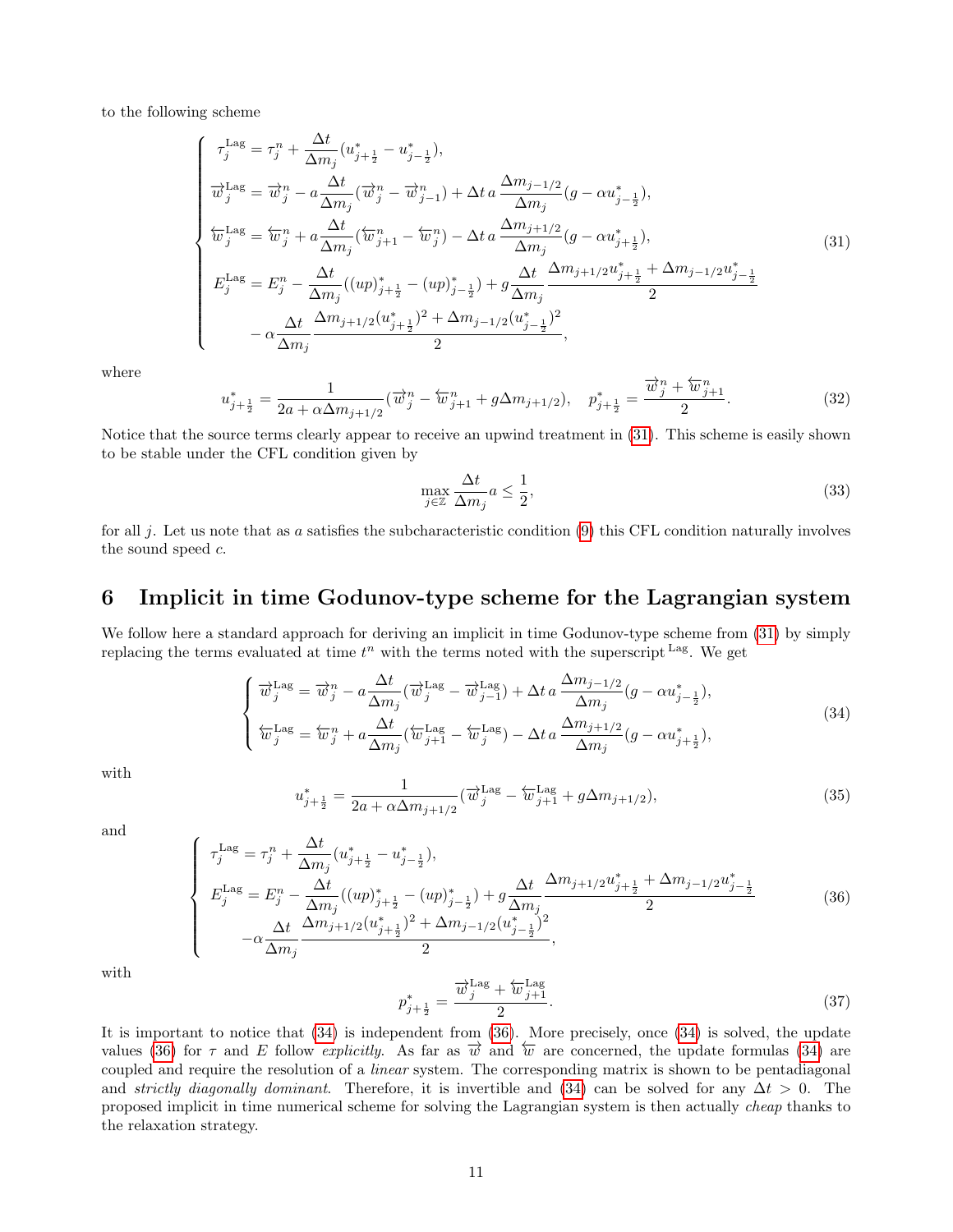## <span id="page-11-0"></span>7 Implicit-explicit in time Godunov-type scheme for the Eulerian system [\(1\)](#page-1-0)

In order to complete the definition of our numerical scheme, it remains to define the second step of the operator splitting associated with the Lagrange-Projection decomposition, which corresponds to the Eulerian projection [\(5\)](#page-3-2). Following [\[19\]](#page-21-7), we consider a very classic upwind and explicit in time numerical scheme given by

<span id="page-11-2"></span>
$$
X_j^{n+1} = X_j^{\text{Lag}} + \frac{\Delta t}{\Delta x} \left( (u_{j-\frac{1}{2}}^*)^+ X_{j-1}^{\text{Lag}} + \left[ (u_{j+\frac{1}{2}}^*)^- - (u_{j-\frac{1}{2}}^*)^+ \right] X_j^{\text{Lag}} - (u_{j+\frac{1}{2}}^*)^- X_{j+1}^{\text{Lag}} \right),\tag{38}
$$

where  $X \in \{\rho, \rho u, \rho E\}$  and

$$
u^{+} = \frac{u + |u|}{2}, \quad u^{-} = \frac{u - |u|}{2},
$$

for all  $u$ . The update formula  $(38)$  is shown to be stable under the CFL condition given by

<span id="page-11-3"></span>
$$
\frac{\Delta t}{\Delta x} \left( (u_{j - \frac{1}{2}}^*)^+ - (u_{j + \frac{1}{2}}^*)^- \right) < 1,\tag{39}
$$

see again [\[19\]](#page-21-7) for instance. Note that this CFL condition involves only the flow speed and is not based on the acoustic waves.

For the sake of clarity, let us briefly recall the different steps of the overall method called LP-IMEX, suppose that at the instant n we know  $(\rho_j^n, (\rho u)_j^n, (\rho E)_j^n)$  for  $j \in \mathbb{Z}$ , we perform the following steps:

- (*i*) compute  $(\tau_j^n, \overline{w}_j^n, \overleftarrow{w}_j^n, E_j^n)$  at equilibrium by evaluating  $\Pi_j^n = p(\rho_j^n, e_j^n)$ ,
- (*ii*) compute  $(\tau_j^{\text{Lag}}, \overline{w}_j^{\text{Lag}}, \overleftarrow{w}_j^{\text{Lag}})$  thanks to the implicit scheme defined by [\(34\)](#page-10-2)-[\(36\)](#page-10-3),
- (*iii*) evaluate  $(\rho_j^{\text{Lag}},(\rho u)_j^{\text{Lag}},(\rho E)_j^{\text{Lag}})$  thanks to  $(\tau_j^{\text{Lag}}, \overrightarrow{w}_j^{\text{Lag}}, \overleftarrow{w}_j^{\text{Lag}}, E_j^{\text{Lag}})$ ,
- (iv) compute  $(\rho_j^{n+1}, (\rho u)_j^{n+1}, (\rho E)_j^{n+1})$  thanks to the explicit scheme defined by [\(38\)](#page-11-2) and [\(35\)](#page-10-4).

In the numerical experiments and for the sake of comparison, we will also consider the following explicitexplicit numerical scheme that will be referred to as the LP-EXEX scheme. Suppose that at the instant  $n$  we know  $(\rho_j^n, (\rho u)_j^n, (\rho E)_j^n)$  for  $j \in \mathbb{Z}$ , we perform the following steps:

(*i*) compute  $(\tau_j^n, \overline{\hat{w}}_j^n, \overleftarrow{w}_j^n, E_j^n)$  at equilibrium by evaluating  $\Pi_j^n = p(\rho_j^n, e_j^n)$ ,

- (*ii*) compute  $(\tau_j^{\text{Lag}}, \overline{w}_j^{\text{Lag}}, \overleftarrow{w}_j^{\text{Lag}}, E_j^{\text{Lag}})$  thanks to the explicit scheme defined by [\(31\)](#page-10-1),
- (*iii*) evaluate  $(\rho_j^{\text{Lag}},(\rho u)_j^{\text{Lag}},(\rho E)_j^{\text{Lag}})$  thanks to  $(\tau_j^{\text{Lag}}, \overrightarrow{w}_j^{\text{Lag}}, \overleftarrow{w}_j^{\text{Lag}}, E_j^{\text{Lag}})$ ,
- (iv) compute  $(\rho_j^{n+1}, (\rho u)_j^{n+1}, (\rho E)_j^{n+1})$  thanks to the explicit scheme defined by [\(38\)](#page-11-2) and [\(32\)](#page-10-5).

### <span id="page-11-1"></span>8 Main properties

We give in this section the main properties of the proposed numerical scheme.

**Theorem 1.** Under the CFL condition [\(39\)](#page-11-3), the implicit-explicit in time numerical scheme LP-IMEX is well defined and satisfies the following stability properties:

(i) it is a conservative scheme for the density  $\rho$ . It is also a conservative scheme for  $\rho u$  and  $\rho E$  when the source terms are omitted,

(ii) the density  $\rho_j^n$  is positive for all j and  $n > 0$  provided that  $\rho_j^0$  is positive for all j,

(iii) it is asymptotic preserving.

In addition, under the CFL condition [\(33\)](#page-10-6), the explicit-explicit overall numerical scheme LP-EXEX (iv) satisfies an entropy inequality.

This result is worth a few comments. We first note that the overall numerical scheme is stable under the CFL condition [\(39\)](#page-11-3) which only involves the flow speed and not the acoustic waves. It is then less restrictive than the classical CFL restrictions of the usual explicit Godunov-type numerical schemes. The CFL condition [\(39\)](#page-11-3) involves however the solution computed at the end of the Lagrangian step and then is not determined explicitly. Finding an explicit formula for the time step restriction that guarantees [\(39\)](#page-11-3) and then the stability of the scheme is an open question at the moment.

Properties  $(i)$  and  $(ii)$  are obtained from standard manipulations, see [\[19\]](#page-21-7) and [\[14\]](#page-21-8). We first prove  $(iii)$  and then  $(iv)$ .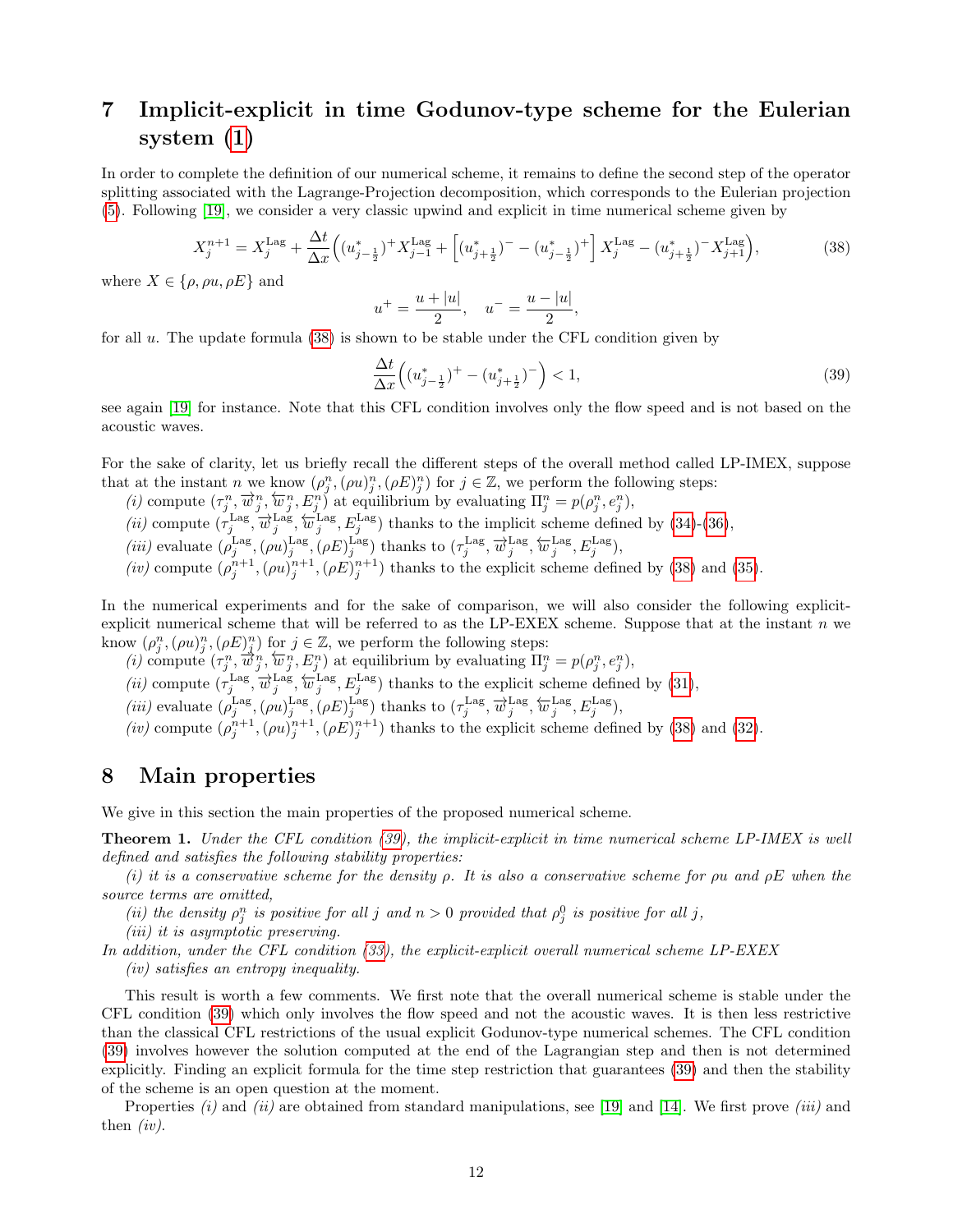### 8.1 Proof of  $(iii)$

This section aims at proving that the proposed LP-IMEX numerical scheme is asymptotic preserving. More precisely and similarly to the continuous analysis proposed in section [2,](#page-1-1) we aim at proving that if we perform the scale change

<span id="page-12-0"></span>
$$
\Delta t \to \frac{\Delta t}{\epsilon}, \quad \alpha \to \frac{\alpha}{\epsilon}, \tag{40}
$$

which corresponds to the study of the large time behaviour for a large friction coefficient, then we get a consistent approximation of [\(4\)](#page-2-1) when  $\epsilon$  goes to zero. We propose a two-part proof: we first prove the property in Lagrangian coordinates and then consider the Eulerian framework.

#### 8.1.1 Asymptotic preserving property in Lagrangian coordinates

In Lagrangian coordinates, the limit system [\(4\)](#page-2-1) reads

<span id="page-12-3"></span>
$$
\begin{cases}\n\partial_t \tau - \partial_m u^1 = 0, \\
\partial_m p = g - \alpha u^1, \\
\partial_t e + \partial_m p u^1 = u^1 (g - \alpha u^1).\n\end{cases} (41)
$$

Let us perform the scale change  $(40)$  in  $(34)-(36)$  $(34)-(36)$  $(34)-(36)$ . We get

<span id="page-12-1"></span>
$$
\begin{cases}\n\overrightarrow{w}_{j}^{\text{Lag}} = \overrightarrow{w}_{j}^{n} - a \frac{\Delta t}{\epsilon \Delta m_{j}} (\overrightarrow{w}_{j}^{\text{Lag}} - \overrightarrow{w}_{j-1}^{\text{Lag}}) + \frac{\Delta t a}{\epsilon} \frac{\Delta m_{j-1/2}}{\Delta m_{j}} (g - \frac{\alpha}{\epsilon} u_{j-\frac{1}{2}}^{*}), \\
\overleftarrow{w}_{j}^{\text{Lag}} = \overleftarrow{w}_{j}^{n} + a \frac{\Delta t}{\epsilon \Delta m_{j}} (\overleftarrow{w}_{j+1}^{\text{Lag}} - \overleftarrow{w}_{j}^{\text{Lag}}) - \frac{\Delta t a}{\epsilon} \frac{\Delta m_{j+1/2}}{\Delta m_{j}} (g - \frac{\alpha}{\epsilon} u_{j+\frac{1}{2}}^{*}), \\
\tau_{j}^{\text{Lag}} = \tau_{j}^{n} + \frac{\Delta t}{\epsilon \Delta m_{j}} (u_{j+\frac{1}{2}}^{*} - u_{j-\frac{1}{2}}^{*}), \\
E_{j}^{\text{Lag}} = E_{j}^{n} - \frac{\Delta t}{\epsilon \Delta m_{j}} ((up)_{j+\frac{1}{2}}^{*} - (up)_{j-\frac{1}{2}}^{*}) + \frac{g \Delta t}{\epsilon \Delta m_{j}} \frac{\Delta m_{j+1/2} u_{j+\frac{1}{2}}^{*} + \Delta m_{j-1/2} u_{j-\frac{1}{2}}^{*}}{2} \\
-\frac{\alpha \Delta t}{\epsilon^{2} \Delta m_{j}} \frac{\Delta m_{j+1/2} (u_{j+\frac{1}{2}}^{*})^{2} + \Delta m_{j-1/2} (u_{j-\frac{1}{2}}^{*})^{2}}{2},\n\end{cases}
$$
\n(42)

with

$$
u_{j+\frac{1}{2}}^* = \frac{\epsilon}{2a\epsilon + \alpha \Delta m_{j+1/2}} (\overrightarrow{w}^{\mathrm{Lag}}_j - \overleftarrow{w}^{\mathrm{Lag}}_{j+1} + g\Delta m_{j+1/2})
$$

and

$$
p_{j+\frac{1}{2}}^* = \frac{\overrightarrow{w}_j^{\text{Lag}} + \overleftarrow{w}_{j+1}^{\text{Lag}}}{2}.
$$

Multiplying the first equation of [\(42\)](#page-12-1) by  $\epsilon$ , we obtain  $\overrightarrow{w}_j^{\text{Lag}} - \overleftarrow{w}_j^{\text{Lag}} = 0 + \mathcal{O}(\epsilon)$ . This implies by definition of  $\overrightarrow{w}$ and  $\overleftarrow{w}$  that for  $j \in \mathbb{Z}$ 

<span id="page-12-2"></span>
$$
u_j^{\text{Lag}} = 0 + \mathcal{O}(\epsilon),\tag{43}
$$

which also gives

$$
p_{j+\frac{1}{2}}^* = P_{j+1/2}^* + \mathcal{O}(\epsilon),
$$

where

$$
P_{j+1/2}^* = \frac{\Pi_j^{\text{Lag}} + \Pi_{j+1}^{\text{Lag}}}{2}
$$

We also have thanks to [\(43\)](#page-12-2) that

$$
u_{j+\frac{1}{2}}^* = \frac{\epsilon}{2a\epsilon + \alpha \Delta m_{j+1/2}} (\overrightarrow{w}_j^{\text{Lag}} - \overleftarrow{w}_{j+1}^{\text{Lag}} + g\Delta m_{j+1/2}) = \epsilon v_{j+\frac{1}{2}}^* + \mathcal{O}(\varepsilon^2),\tag{44}
$$

where

$$
v_{j+\frac{1}{2}}^{*} = \frac{1}{\alpha} \left( g - \frac{\Pi_{j+1}^{\text{Lag}} - \Pi_{j}^{\text{Lag}}}{\Delta m_{j+1/2}} \right),
$$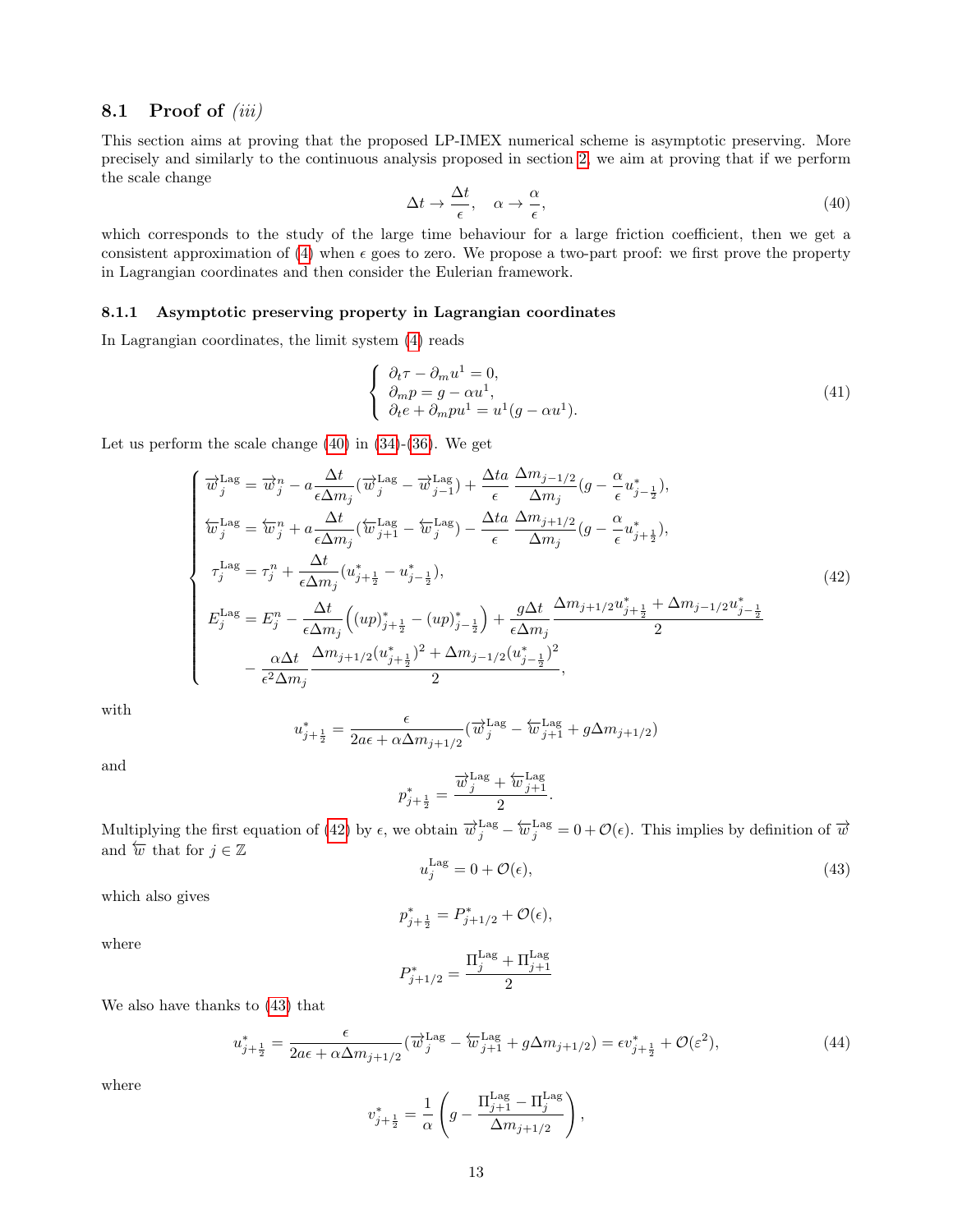and thus provide a definition of  $v_{j+\frac{1}{2}}^*$  that is consistent with the second equation in [\(41\)](#page-12-3). By reinjecting the expression of  $u_{j+\frac{1}{2}}^*$  in the last two equations of [\(42\)](#page-12-1), we obtain finally

<span id="page-13-0"></span>
$$
\begin{cases}\n\tau_{j}^{\text{Lag}} = \tau_{j}^{n} + \frac{\Delta t}{\Delta m_{j}} (v_{j+\frac{1}{2}}^{*} - v_{j-\frac{1}{2}}^{*}) + \mathcal{O}(\epsilon), \\
v_{j+\frac{1}{2}}^{*} = \frac{1}{\alpha} (g - \frac{\Pi_{j+1}^{\text{Lag}} - \Pi_{j}^{\text{Lag}}}{\Delta m_{j}}), \\
P_{j+\frac{1}{2}}^{*} = \frac{\Pi_{j}^{\text{Lag}} + \Pi_{j+1}^{\text{Lag}}}{2}, \\
e_{j}^{\text{Lag}} = e_{j}^{n} - \frac{\Delta t}{\Delta m_{j}} ((vP)_{j+\frac{1}{2}}^{*} - (vP)_{j-\frac{1}{2}}^{*}) + g \frac{\Delta t}{\Delta m_{j}} \frac{\Delta m_{j+1/2} v_{j+\frac{1}{2}}^{*} + \Delta m_{j-1/2} v_{j-\frac{1}{2}}^{*}}{2} \\
&\quad - \alpha \frac{\Delta t}{\Delta m_{j}} \frac{\Delta m_{j+1/2} (v_{j+\frac{1}{2}}^{*})^{2} + \Delta m_{j-1/2} (v_{j-\frac{1}{2}}^{*})^{2}}{2} + \mathcal{O}(\epsilon),\n\end{cases}
$$
\n(45)

which is consistent with [\(41\)](#page-12-3) when  $\epsilon$  tends to 0.

#### 8.1.2 Asymptotic Preserving property in Eulerian coordinates

It remains to prove that after the Eulerian projection, the overall scheme is consistent with [\(4\)](#page-2-1). In [\(38\)](#page-11-2) we perform the scale change [\(40\)](#page-12-0). We have for  $X \in \{\rho, \rho u, \rho E\}$ :

<span id="page-13-1"></span>
$$
X_j^{n+1} = X_j^{\text{Lag}} + \frac{\Delta t}{\Delta x} \left( (v_{j-\frac{1}{2}}^*)^+ X_{j-1}^{\text{Lag}} + \left( (v_{j+\frac{1}{2}}^*)^- - (v_{j-\frac{1}{2}}^*)^+ \right) X_j^{\text{Lag}} - (v_{j+\frac{1}{2}}^*)^- X_{j+1}^{\text{Lag}} \right) + \mathcal{O}(\epsilon). \tag{46}
$$

Since we have  $u_j^{\text{Lag}} = 0 + \mathcal{O}(\epsilon)$ , then  $(\rho u)_j^{\text{Lag}} = 0 + \mathcal{O}(\epsilon)$  for all  $j \in \mathbb{Z}$  and considering  $X = \rho u$  in the previous equality gives

$$
u_j^{n+1} = 0 + \mathcal{O}(\epsilon).
$$

Let us remark that the first equation in [\(45\)](#page-13-0) reads

$$
\rho_j^n = \rho_j^{\text{Lag}} \left( 1 + \frac{\Delta t}{\Delta x} (v_{j+\frac{1}{2}}^* - v_{j-\frac{1}{2}}^*) \right) + \mathcal{O}(\epsilon).
$$

Then, for  $X \in \{\rho, \rho E\}$  the Eulerian projection [\(46\)](#page-13-1) may be recast into

<span id="page-13-2"></span>
$$
(X)_j^{n+1} = (X)_j^{\text{Lag}} \left( 1 + \frac{\Delta t}{\Delta x} (v_{j+\frac{1}{2}}^* - v_{j-\frac{1}{2}}^*) \right) - \mathcal{L}^a((X)^{\text{Lag}}, v^*) + \mathcal{O}(\epsilon) = \rho_j^n \frac{X_j^{\text{Lag}}}{\rho_j^{\text{Lag}}} - \mathcal{L}^a((X)^{\text{Lag}}, v^*) + \mathcal{O}(\epsilon), \tag{47}
$$

where the advection operator  $\mathscr{L}^a((X)^{\mathrm{Lag}}, v^*)$  is consistent with  $\partial_x(Xv)$  and is defined by

$$
\mathscr{L}^{a}((X)^{\mathrm{Lag}},v^{*}) = \frac{\Delta t}{\Delta x} \Big\{ \big[(X)^{\mathrm{Lag}}_{j}(v_{j+\frac{1}{2}}^{*})^{+} + (X)^{\mathrm{Lag}}_{j+1}(v_{j+\frac{1}{2}}^{*})^{-} \big] - \big[(X)^{\mathrm{Lag}}_{j}(v_{j-\frac{1}{2}}^{*})^{-} + (X)^{\mathrm{Lag}}_{j-1}(v_{j-\frac{1}{2}}^{*})^{+} \big] \Big\}.
$$

Injecting the last equation of [\(45\)](#page-13-0) into [\(47\)](#page-13-2) yields in the limit  $\epsilon \to 0$ 

$$
\left\{\begin{array}{lll} &\rho_{j}^{n+1}=\!\rho_{j}^{n}-\mathscr{L}^{a}(\rho^{\mathrm{Lag}},v^{*})+\mathcal{O}(\epsilon),\\ \\ &v_{j+\frac{1}{2}}^{*}=\frac{1}{\alpha}\left(g-2\frac{\Pi_{j+1}^{\mathrm{Lag}}-\Pi_{j}^{\mathrm{Lag}}}{(\rho_{j}^{n}+\rho_{j+1}^{n})\Delta x}\right),\\ \\ &P_{j+\frac{1}{2}}^{*}=\frac{\Pi_{j}^{\mathrm{Lag}}+\Pi_{j+1}^{\mathrm{Lag}}}{2},\\ \\ &(\rho e)_{j}^{n+1}=(\rho e)_{j}^{n}-\frac{\Delta t}{\Delta x}\left((vP)_{j+\frac{1}{2}}^{*}-(vP)_{j-\frac{1}{2}}^{*}\right)\\ &\qquad \qquad+\rho_{j}^{n}\Delta t\left(g\frac{v_{j+\frac{1}{2}}^{*}+v_{j-\frac{1}{2}}^{*}}{2}-\alpha\frac{\left(v_{j+\frac{1}{2}}^{*}\right)^{2}+\left(v_{j-\frac{1}{2}}^{*}\right)^{2}}{2}\right)-\mathscr{L}^{a}((\rho e)^{\mathrm{Lag}},v^{*})+\mathcal{O}(\epsilon), \end{array}\right.
$$

which is clearly consistent with [\(4\)](#page-2-1). Hence, the overall scheme is asymptotic preserving is the proof is completed.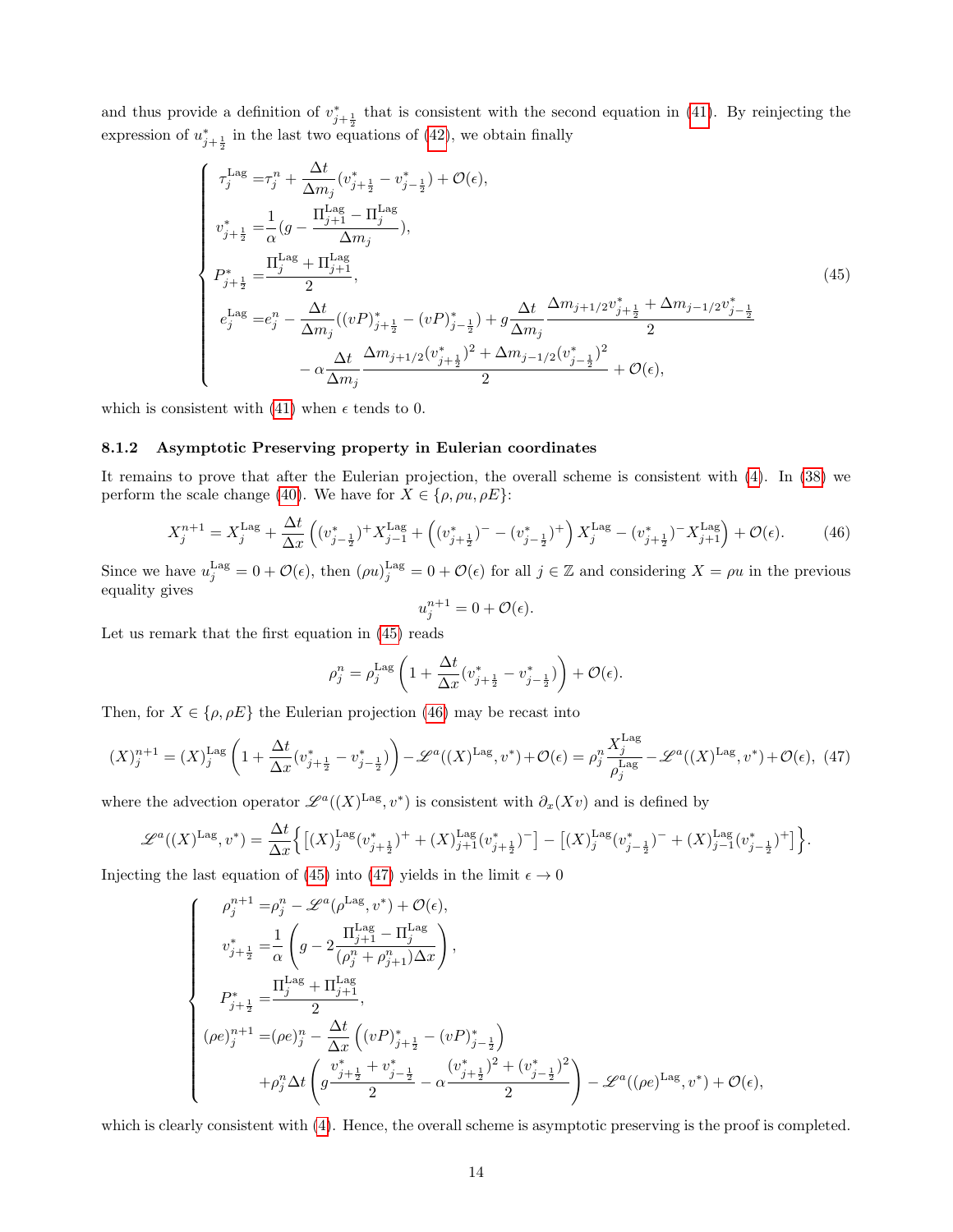### 8.2 Proof of  $(iv)$

We now prove that the explicit scheme LP-EXEX satisfies a discrete entropy inequality. As above, we first prove such an inequality in Lagrangian coordinates considering the scheme [\(31\)](#page-10-1) that may be recast into

<span id="page-14-0"></span>
$$
\begin{cases}\n\tau_{j}^{\text{Lag}} = \tau_{j}^{n} + \frac{\Delta t}{\Delta m_{j}} (u_{j+\frac{1}{2}}^{*} - u_{j-\frac{1}{2}}^{*}), \\
u_{j}^{\text{Lag}} = u_{j}^{n} - \frac{\Delta t}{\Delta m_{j}} (p_{j+\frac{1}{2}}^{*} - p_{j-\frac{1}{2}}^{*}) + \frac{\Delta t}{\Delta m_{j}} \Delta m_{j-1/2} \left(g - \alpha u_{j-\frac{1}{2}}\right) + \frac{\Delta t}{\Delta m_{j}} \Delta m_{j+1/2} \left(g - \alpha u_{j+\frac{1}{2}}\right), \\
E_{j}^{\text{Lag}} = E_{j}^{n} - \frac{\Delta t}{\Delta m_{j}} \left( (up)_{j+\frac{1}{2}}^{*} - (up)_{j-\frac{1}{2}}^{*} \right) + g \frac{\Delta t}{\Delta m_{j}} \frac{\Delta m_{j+1/2} u_{j+\frac{1}{2}}^{*} + \Delta m_{j-1/2} u_{j-\frac{1}{2}}^{*}}{2} \\
- \alpha \frac{\Delta t}{\Delta m_{j}} \frac{\Delta m_{j+1/2} (u_{j+\frac{1}{2}}^{*})^{2} + \Delta m_{j-1/2} (u_{j-\frac{1}{2}}^{*})^{2}}{2},\n\end{cases} (48)
$$

with

$$
u_{j+\frac{1}{2}}^* = \frac{1}{2a + \alpha \Delta m_{j+1/2}} \Big( a(u_{j+1}^n + u_j^n) - \big( p(\rho_{j+1}^n, e_{j+1}^n) - p(\rho_j^n, e_j^n) \big) + g\Delta m_{j+1/2} \Big)
$$

and

$$
p_{j+\frac{1}{2}}^* = \frac{p(\rho_{j+1}^n, e_{j+1}^n) + p(\rho_j^n, e_j^n)}{2} - \frac{a(u_{j+1}^n - u_j^n)}{2}.
$$

Then we take the Eulerian projection [\(38\)](#page-11-2) into account to obtain a discrete entropy inequality for the overall scheme in Eulerian coordinates.

Let  $s = s(\rho, e)$  be the strictly convex mathematical entropy. The entropy inequality associated with [\(1\)](#page-1-0) writes

$$
\partial_t(\rho s) + \partial_x(\rho u s) \le 0. \tag{49}
$$

In Lagrangian coordinates, [\(7\)](#page-3-1) is associated with the following entropy inequality

<span id="page-14-1"></span>
$$
\partial_t s \le 0. \tag{50}
$$

In the sequel and with a little abuse in the notations, we will consider the pressure as a function of the density and the entropy  $p = p(\rho, s)$ .

#### 8.2.1 Entropy inequality in Lagrangian coordinates

The scheme [\(48\)](#page-14-0) is a Godunov-type scheme. We prove here that the associated approximate Riemann solver is consistent with the entropy inequality [\(50\)](#page-14-1). Let us check that

<span id="page-14-2"></span>
$$
0 \le -a(s_L^* - s_L) + a(s_R - s_R^*),\tag{51}
$$

where  $s_L^* = s(\rho_L^*, e_L^*)$  and  $s_R^* = s(\rho_R^*, e_R^*)$  so that [\(21\)](#page-7-2) is verified with  $\eta = s$ ,  $q = 0$  and  $\tilde{\sigma}(\Delta m, \Delta t; \mathbf{U}_L, \mathbf{U}_R) = 0$ . Let us first prove the following result.

**Proposition 1.** If  $a > 0$  is such that

$$
\begin{cases}\n\rho_L^* > 0, & \rho_R^* > 0, \\
\rho^2 \partial_\rho p(\rho, s_L) \le a^2, & \forall \rho \in I(\rho_L, \rho_L^*), \\
\rho^2 \partial_\rho p(\rho, s_R) \le a^2, & \forall \rho \in I(\rho_R, \rho_R^*),\n\end{cases}
$$
\n(52)

then we have

$$
\begin{cases} e_L^* \ge e(\rho_L^*, s_L), \\ e_R^* \ge e(\rho_R^*, s_R). \end{cases} \tag{53}
$$

Proof. Recall that we have

$$
\begin{cases}\nE_L^* = E_L + \frac{1}{a} \Big( p_L u_L - u^* [p^* - \frac{\Delta m}{2} (g - \alpha u^*)] \Big), \\
E_R^* = E_R + \frac{1}{a} \Big( u^* [p^* + \frac{\Delta m}{2} (g - \alpha u^*)] - p_R u_R \Big),\n\end{cases}
$$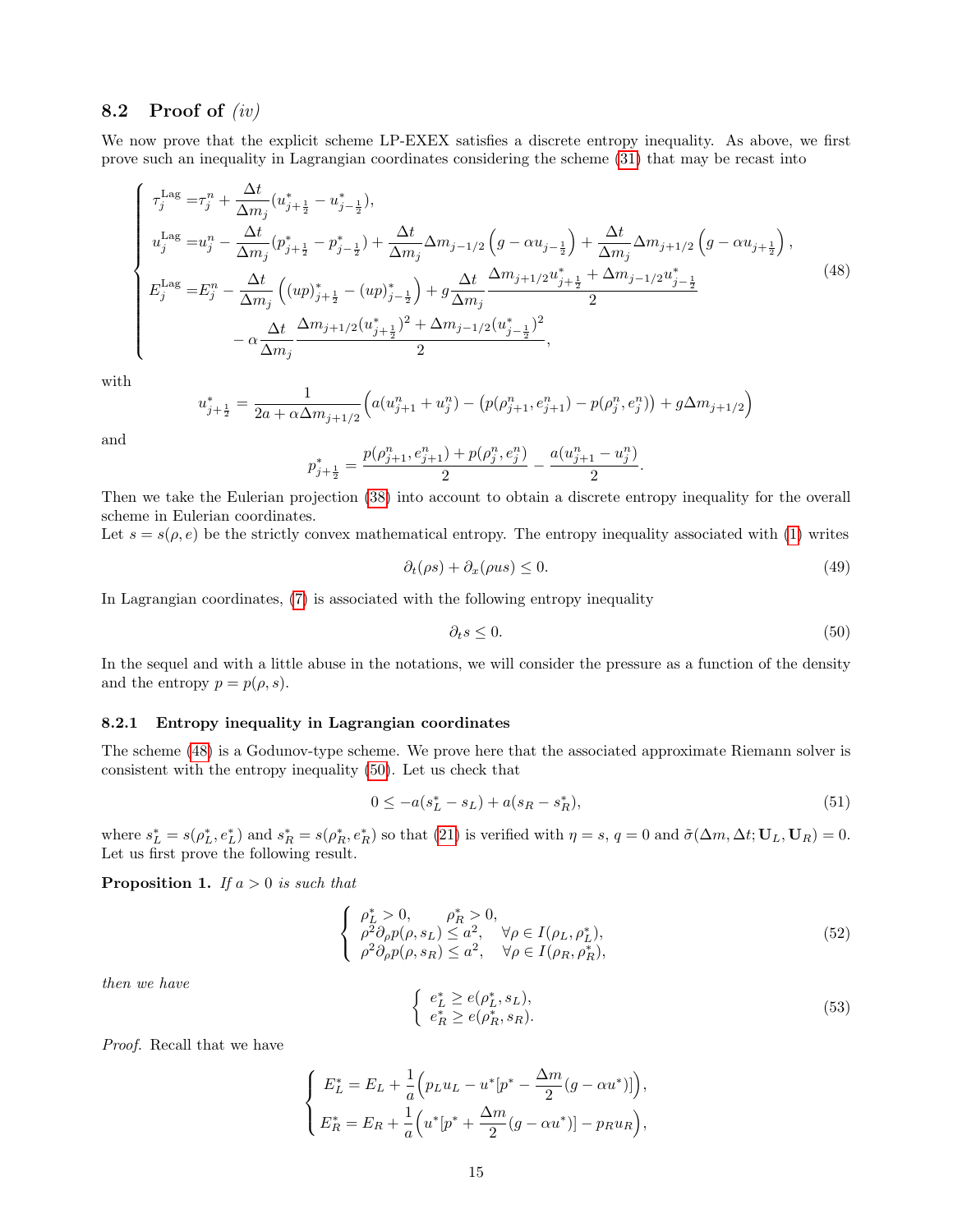and

$$
\begin{cases} \Pi_R^* = p^* + \frac{\Delta m}{2} (g - \alpha u^*), \\ \Pi_L^* = p^* - \frac{\Delta m}{2} (g - \alpha u^*), \end{cases}
$$

which gives

$$
\begin{cases}\nE_L^* = E_L - \frac{1}{a} (\Pi_L^* u^* - \Pi_L u_L), \\
E_R^* = E_R + \frac{1}{a} (\Pi_R^* u^* - \Pi_R u_R),\n\end{cases}
$$

so that

$$
e_R^* = E_R^* - \frac{1}{2}u^{*2} = e_R + \frac{1}{2}(u_R^2 - u^{*2}) + \frac{1}{a}(\Pi_R^*u^* - \Pi_R u_R).
$$

Using the definitions of  $u^*$  and  $\Pi_R^*$  given in [\(30\)](#page-9-0), straightforward calculations then lead to

$$
e_R^* = e_R + \frac{1}{2a^2} (\Pi_R^{*2} - \Pi_R^2)
$$

and

$$
\Pi_R^* = \Pi_R + a(u^* - u_R).
$$

The latter equality, together with the last two equalities in [\(27\)](#page-8-1), gives

$$
\frac{\Pi_R^*}{a^2}=\frac{1}{\rho_R}+\frac{p_R}{a^2}-\frac{1}{\rho_R^*}.
$$

It is then not difficult to check that

$$
\begin{cases} e_R^* - e(\rho_R^*, s_R) = \frac{1}{2a^2} (p(\rho_R^*, s_R) - \Pi_R^*)^2 + \phi(\rho_R), \\ \phi(\rho) = e(\rho, s_R) - \frac{p(\rho, s_R)^2}{2a^2} - e(\rho_R^*, s_R) + \frac{p(\rho_R^*, s_R)^2}{2a^2} + p(\rho_R^*, s_R) \left(\frac{1}{\rho} + \frac{p(\rho, s_R)}{a^2} - \frac{1}{\rho_R^*} - \frac{p(\rho_R^*, s_R)}{a^2}\right), \end{cases}
$$

with, using the well-known relation [\(2\)](#page-1-2),

$$
\begin{cases} \phi'(\rho) = (p(\rho, s_R) - p(\rho_R^*, s_R))(\frac{1}{\rho^2} - \frac{1}{a^2} \partial_\rho p(\rho, s_R)),\\ \phi(\rho_R^*) = 0. \end{cases}
$$

Therefore  $\phi(\rho) \ge 0$  for all  $\rho \in I(\rho_R, \rho_R^*)$  since  $\partial_\rho p \ge 0$  under the assumptions of Weyl and by [\(9\)](#page-4-2). We have thus proved in particular that

$$
e_R^* \ge e(\rho_R^*, s_R).
$$

The proof of the second inequality follows the same idea and the proof of the proposition is then completed.

 $\Box$ 

In order to get [\(51\)](#page-14-2), we then note that the temperature T being positive by assumption, we have  $\partial_e s(\rho, e) < 0$ where  $s = s(\rho, e(\rho, s))$ . So that

$$
s_R - s_R^* = s(\rho_R^*, e(\rho_R^*, s_R)) - s(\rho_R^*, e_R^*) = \partial_e s(\rho_R^*, \bar{e}_L^*)(e(\rho_R^*, s_R) - e_R^*) \ge 0,
$$

that is

$$
s_R - s_R^* \ge 0.
$$

We get in the same way  $s_L - s_L^* \geq 0$  which gives [\(51\)](#page-14-2) since  $a > 0$ . Then, under the CFL condition [\(33\)](#page-10-6), the scheme in Lagrangian coordinates satisfies the discrete entropy inequality [\(23\)](#page-7-3) which reads

<span id="page-15-0"></span>
$$
s_j^{\text{Lag}} \le s_j^n - \frac{\Delta t}{\Delta m_j} (q_{j+\frac{1}{2}}^n - q_{j-\frac{1}{2}}^n),\tag{54}
$$

where  $q_{j+\frac{1}{2}}^{n}$  naturally follows from [\(24\)](#page-7-4).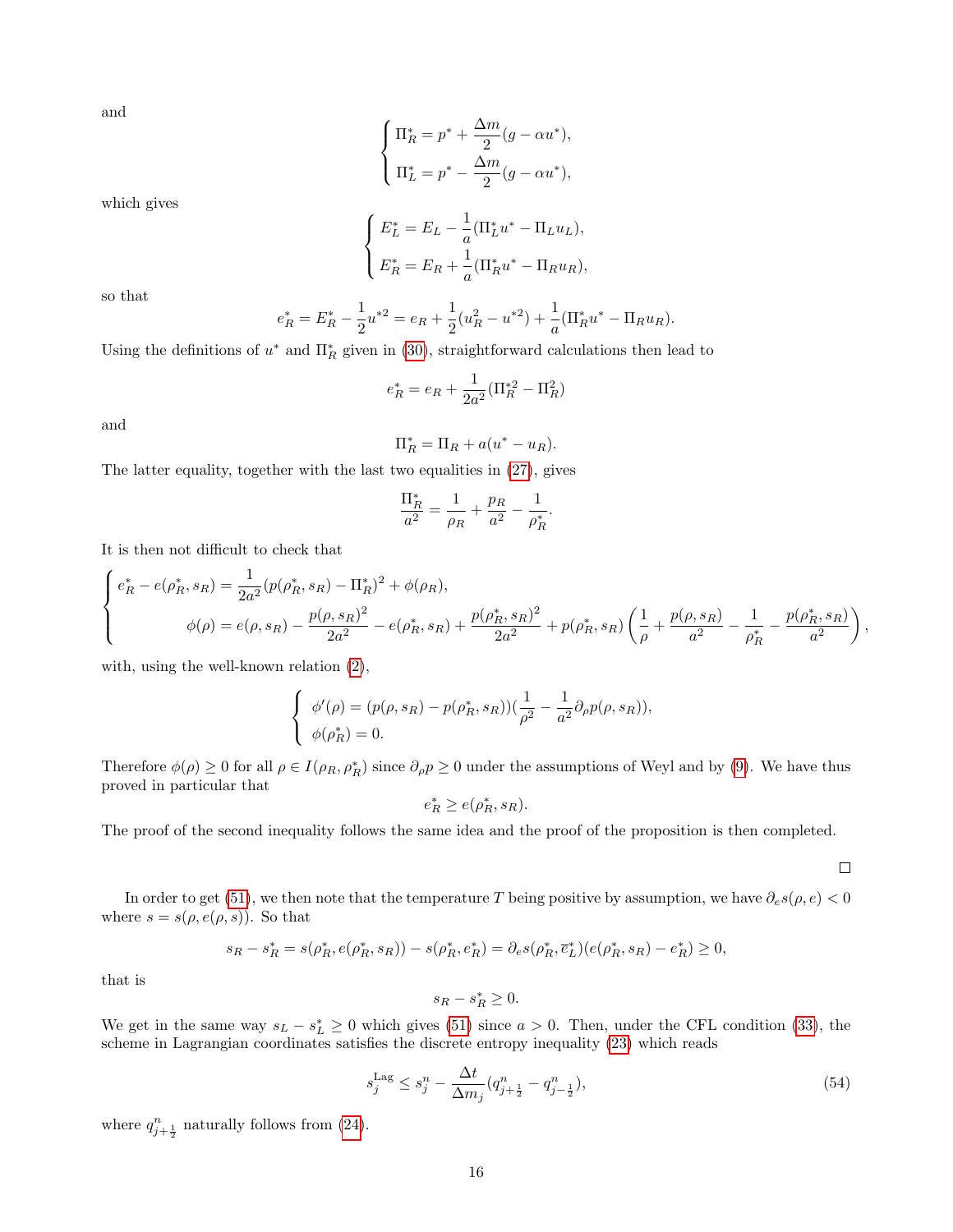#### 8.2.2 Entropy inequality in Eulerian coordinates

Let us now prove an entropy inequality for the whole Lagrange-Projection scheme. We first recall that the function  $\rho s = \rho s(\rho, \rho u, \rho E)$  is strictly convex by assumption, see [\[19\]](#page-21-7). The Eulerian projection [\(38\)](#page-11-2) being a convex combination for each  $X = \rho, \rho u, \rho E$ , we thus have

$$
(\rho s)_j^{n+1} \leq (\rho s)_j^{\text{Lag}} + \frac{\Delta t}{\Delta x} \left( (u_{j-\frac{1}{2}}^*)^+ (\rho s)_{j-1}^{\text{Lag}} + \left( (u_{j+\frac{1}{2}}^*)^- - (u_{j-\frac{1}{2}}^*)^+ \right) (\rho s)_j^{\text{Lag}} - (u_{j+\frac{1}{2}}^*)^-(\rho s)_{j+1}^{\text{Lag}} \right).
$$

Then using the first equation of [\(48\)](#page-14-0) in [\(54\)](#page-15-0), together with the definition of  $\Delta m_j$ , we have

$$
(\rho s)_j^{\text{Lag}} \leq (\rho s)_j^n - \frac{\Delta t}{\Delta x} (q_{j+\frac{1}{2}}^n - q_{j-\frac{1}{2}}^n) - \frac{\Delta t}{\Delta x} (\rho s)_j^{\text{Lag}} (u_{j+\frac{1}{2}}^* - u_{j-\frac{1}{2}}^*).
$$

Then using these two inequalities together with the simple relation  $u = u^+ + u^-$ , we get

$$
(\rho s)_j^{n+1} \le (\rho s)_j^n - \frac{\Delta t}{\Delta x} (g_{j+\frac{1}{2}}^n - g_{j-\frac{1}{2}}^n),\tag{55}
$$

where

$$
g_{j+\frac{1}{2}}^n = (u_{j+\frac{1}{2}}^*)^+(\rho s)_j^{\text{Lag}} + (u_{j+\frac{1}{2}}^*)^-(\rho s)_{j+1}^{\text{Lag}} + q_{j+\frac{1}{2}}^n.
$$

Which is nothing but the expected discrete entropy inequality for the whole Lagrange-Projection scheme (note indeed that  $g_{j+\frac{1}{2}}^n$  is clearly consistent with the entropy flux  $\rho s u$ ).

### 9 Numerical results

For the sake of stressing the importance of the source term discretization, we propose to also consider in the following a more simple approximation strategy that will be referred to as the LP-EXEX SP scheme. In this scheme, the source terms will be treated by means of a separate operator splitting. Suppose that for some instant n we know  $(\rho_{j_s}^n, (\rho u)_j^n, (\rho E)_j^n)$  for  $j \in \mathbb{Z}$ , the LP-EXEX SP numerical scheme reads:

(*i*) compute  $(\tau_j^n, \overline{\hat{w}}_j^n, \overleftarrow{w}_j^n, E_j^n)$  at equilibrium by evaluating  $\Pi_j^n = p(\rho_j^n, e_j^n)$ ,

(*ii*) compute  $(\tau_j^{Lag}, \overline{\psi}_j^{Lag}, \overleftarrow{\psi}_j^{Lag}, E_j^{Lag})$  thanks to the use the explicit scheme defined by [\(31\)](#page-10-1) with  $\alpha = 0$ and  $g = 0$ , so that the gravity and friction terms are not taken into account yet

(iii) evaluate  $(\rho_j^{Lag}, (\rho u)_j^{Lag}, (\rho E)_j^{Lag})$  thanks to  $(\tau_j^{Lag}, \overrightarrow{w}_j^{Lag}, \overleftarrow{w}_j^{Lag}, E_j^{Lag})$ ,

(iv) compute  $(\rho_j^{n+1,\sharp},(\rho u)_j^{n+1,\sharp},(\rho E)_j^{n+1,\sharp})$  thanks to the explicit scheme defined by [\(38\)](#page-11-2) and [\(32\)](#page-10-5),

(v) account for the gravity and friction source terms by integrating the system of ordinary differential equations

$$
\frac{\mathrm{d}}{\mathrm{d}t} \begin{bmatrix} \rho \\ \rho u \\ \rho E \end{bmatrix} = \begin{bmatrix} 0 \\ \rho(g - \alpha u) \\ \rho u(g - \alpha u) \end{bmatrix}.
$$

The update in term of the variable  $\rho$ ,  $u$ , and  $e$  then reads

$$
\begin{cases}\n\rho_j^{n+1} = \rho_j^{n+1, \sharp}, \\
u_j^{n+1} = u_j^{n+1, \sharp} e^{-\alpha \Delta t} + \frac{g}{\alpha} (1 - e^{-\alpha \Delta t}), \\
e_j^{n+1} = e_j^{n+1, \sharp}.\n\end{cases} \tag{56}
$$

(*vi*) evaluate  $(\rho_j^{n+1}, (\rho u)_j^{n+1}, (\rho E)_j^{n+1}).$ 

We propose to test both LP-EXEX SP and LP-IMEX scheme against a test case that has been proposed in [\[11\]](#page-20-0). In the sequel, we shall consider that the fluid is equipped with a perfect gas equation of state  $p = (\gamma - 1)\rho e$ and we set the gravity acceleration, the friction coefficient and the specific heat ratio to the following values

$$
g = 9.81 \,\mathrm{m \cdot s^{-2}}, \quad \alpha = 10^6 \,\mathrm{s^{-1}}, \quad \gamma = 1.4.
$$

The initial condition is defined by

$$
\begin{cases}\n(\rho, u, p) = (1.0, 0, 10000.0), & \text{if } x \in [0, 0.35] \cap [0.65, 1], \\
(\rho, u, p) = (2.0, 0, 26390.2), & \text{if } x \in [0.35, 0.65].\n\end{cases}
$$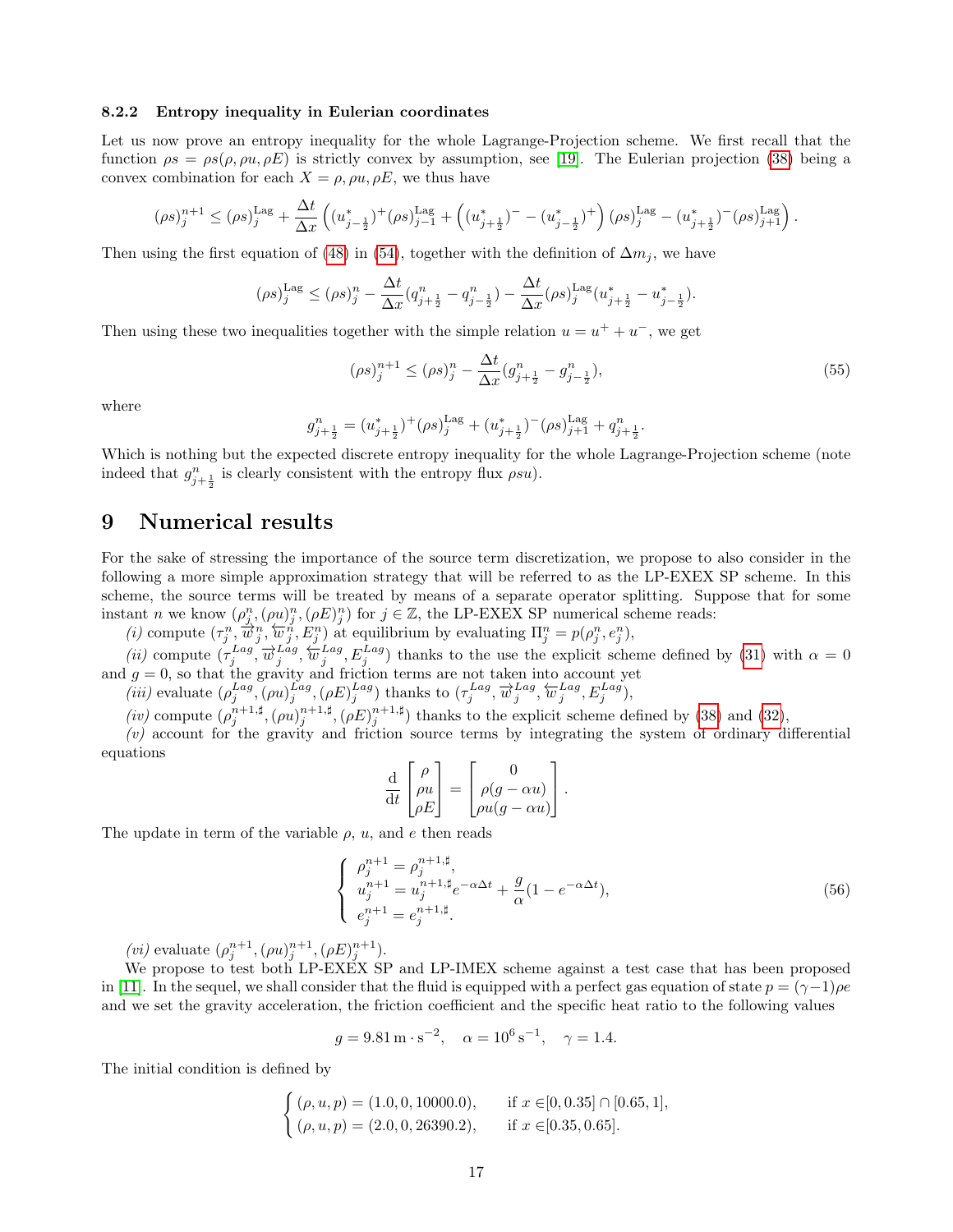<span id="page-17-1"></span>Table 1: Comparison of the relative errors between the approximated solutions obtained with both LP-EXEX SP and LP-IMEX schemes. The space domain is discretized with a 1000-cell space discretization and  $\Delta t = \frac{1}{\alpha}$ for both schemes.

| numerical scheme $err(\rho, t = 0.01)$ $err(u, t = 0.01)$ $err(P, t = 0.01)$ |                                                                                                                                                         |                           |
|------------------------------------------------------------------------------|---------------------------------------------------------------------------------------------------------------------------------------------------------|---------------------------|
|                                                                              | LP-EXEX SP $1.686931 \times 10^{-2}$ $6.858335 \times 10^{-1}$ $2.539820 \times 10^{-2}$<br>LP-IMEX $3.959560 \times 10^{-4}$ $1.195630 \times 10^{-2}$ | $5.635518 \times 10^{-4}$ |

At the boundaries, we impose periodic boundary conditions thanks to a fictious cell at each end of the domain. In the sequel, both LP-EXEX and LP-EXEX SP computations will be performed with a time step defined by

$$
\Delta t = \frac{\min\left(\rho_j^n\right)\Delta x}{2a},\tag{57}
$$

in order to agree with the classic acoustic CFL [\(33\)](#page-10-6). The choice of the time step for the LP-IMEX scheme will be specified case by case. For each test, we will compute a reference solution thanks to the LP-EXEX scheme over a 10000-cell grid. If we refer to this solution thanks to the superscript ref and if  $Y$  denote a fluid variable, for the sake of comparison we shall consider in the sequel the  $L<sup>1</sup>$  relative error with respect to the reference solution at the instant  $t$  defined by

$$
err(Y, t) = \frac{\|Y(\cdot, t) - Y^{ref}(\cdot, t)\|_{L^{1}([0,1])}}{\|Y^{ref}(\cdot, t)\|_{L^{1}([0,1])}}.
$$

### <span id="page-17-2"></span>9.1 Test case 1: sensitivity with respect to the space step for large friction

We run our numerical tests with the LP-EXEX SP scheme using a spatial discretization over 100 cells, 1000 cells and 10000 cells. This leads to time step values  $\Delta t$  that are respectively of magnitude  $\frac{10}{\alpha}$ ,  $\frac{1}{\alpha}$  and  $\frac{1}{10\alpha}$ . In figure [3,](#page-18-0) we display the result obtained at  $t = 0.01$  s and we can see that there is a large amount of numerical diffusion due to the discretization of the source term with large values of  $\alpha$ . It is necessary to choose small values of  $\Delta t$  relatively to  $\frac{1}{\alpha}$  in order to preserve the accuracy of the solution.

We now consider the same test performed with the LP-IMEX scheme. We now choose  $\Delta t$  in agreement with the CFL condition [\(39\)](#page-11-3) by setting

<span id="page-17-0"></span>
$$
\Delta t = \min\left(\frac{\Delta x}{2\max(u_j^n)}, \frac{1}{\alpha}\right),\tag{58}
$$

so that we always have  $\Delta t \leq \frac{1}{\alpha}$ . The results obtained with LP-IMEX scheme at instant  $t = 0.01$  s are presented in figure [4](#page-19-8) for discretization grids of 100 cells and 1000 cells. It is clear that the approximate solution is much more accurate than the one computed with the LP-EXEX SP scheme, even for coarse mesh. Let us note that for the relatively large space steps that have been used here, choice [\(58\)](#page-17-0) imposes  $\Delta t = \frac{1}{\alpha}$ . Table [1](#page-17-1) displays the relative error obtained with both the LP-EXEX SP and the LP-IMEX scheme. It shows that the asymptotic preserving property significantly lessen the numerical diffusion and then improve accuracy by several orders of magnitude.

#### 9.2 Test case 2: sensitivity with respect to the time step

We are now interested in testing the LP-IMEX scheme in situations where  $\Delta t$  is much bigger than  $\frac{1}{\alpha}$ . In order to procede, we relax the previous time step choice [\(58\)](#page-17-0) by suppressing the control of with respect to  $\frac{1}{\alpha}$ . We simply choose to define  $\Delta t$  in agreement with the CFL condition [\(39\)](#page-11-3) based on the material velocity by setting

$$
\Delta t = \min \left( \frac{\Delta x}{2 \max (u_j^n)} \right). \tag{59}
$$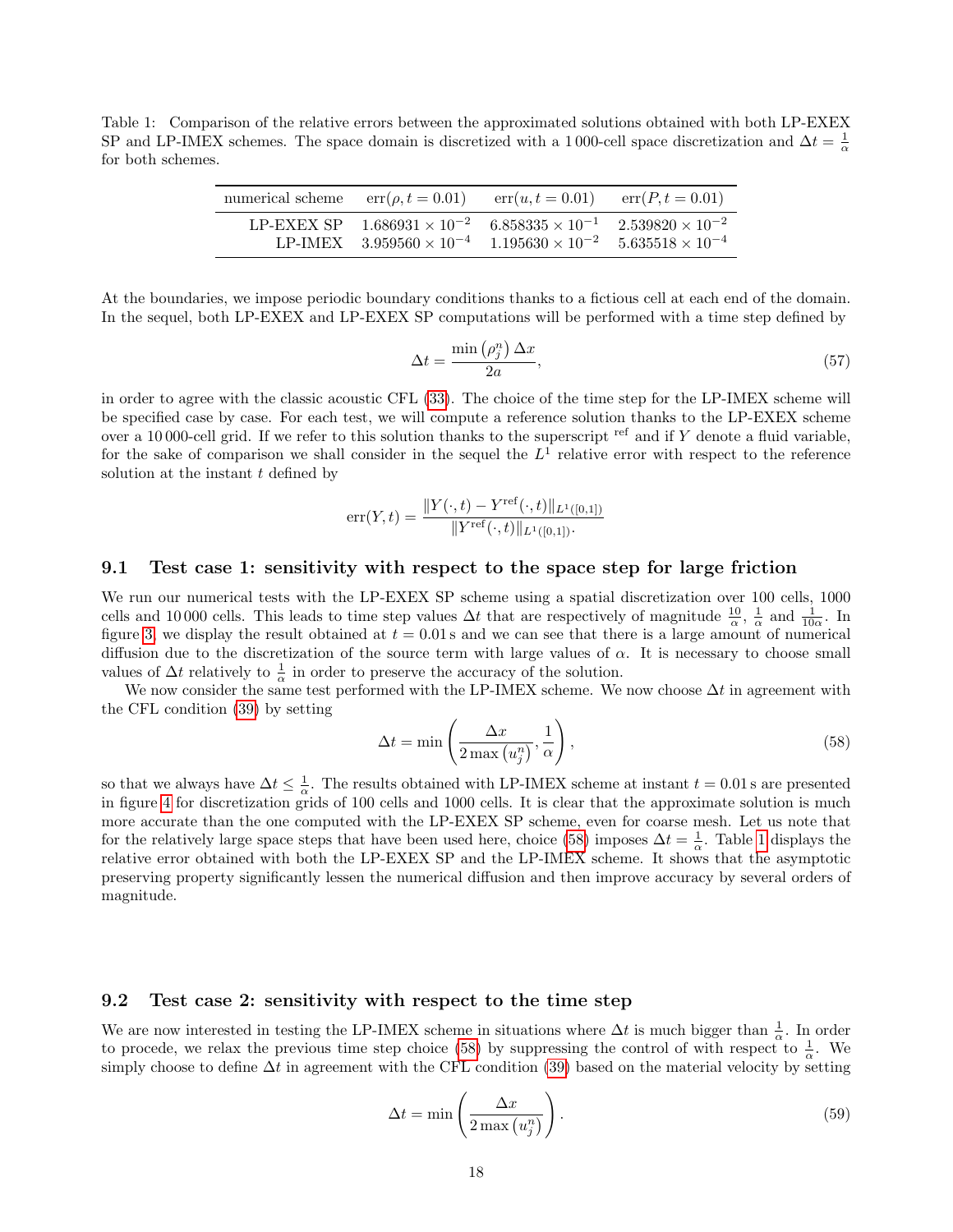

<span id="page-18-0"></span>Figure 3: Profile at time  $t = 0.01$  s of the velocity (top left), the pressure (top right), the density (bottom) obtained for a 100-cell, 1000-cell and 10 000-cell grid with the LP-EXEX SP scheme and the reference solution (LP-EXEX scheme with 10 000-cell mesh).

The test is performed with a 1000-cell mesh. The graph of the approximate solution at  $t = 0.01$  s are displayed in figure [5.](#page-20-3) For this grid choice, we obtain that the magnitude of  $\Delta t$  is  $\frac{1000}{\alpha}$ . Let us underline that these time steps are 1000 times larger than the time steps used in section [9.1.](#page-17-2) It appears that even for such relatively large time step and space step the approximate solution remains very accurate. This results is the consequence of the good behaviour of the numerical scheme for large friction coefficients. We compare in table [2](#page-20-4) the relative errors of the fluid variables for this choice of time step values. We can verify here that the LP-IMEX scheme enables the use of time steps that are much larger than the acoustic based time step and also much larger than  $\frac{1}{\alpha}$  while preserving accurate simulation results.

### Conclusion

We designed a large time step and asymptotic preserving scheme for the gas dynamics equations with gravity and linear friction. The stability is proved under a time step CFL restriction based on the velocity u only and not on the sound speed c. The scheme gives very good results and combines accuracy thanks to the asymptotic preserving property and efficiency thanks to the large time step stability condition. Future developments include an extension to several space dimensions and high-order accuracy, to low-Mach number flows and to more complicated systems of partial differential equations used in the modeling of two phase flows.

Acknowledgement. This present work has been achieved within the framework of the research project LAT-SAP. This project was funded by the CEA/DEN/DANS/DM2S for the 2011 edition of the CEMRACS.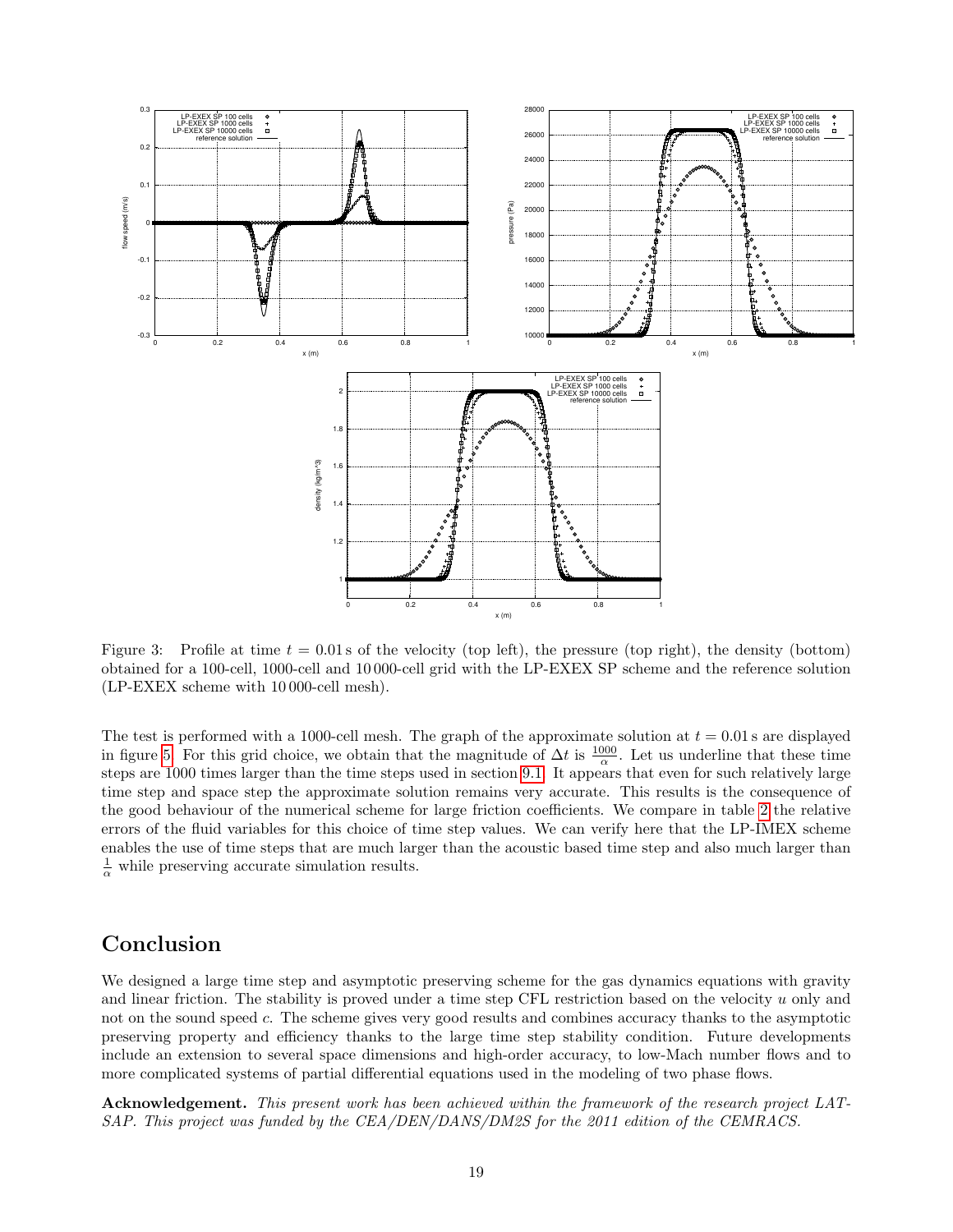

<span id="page-19-8"></span>Figure 4: Profile at time  $t = 0.01$  s of the velocity (top left), the pressure (top right), the density (bottom) obtained for a 100-cell and 1000-cell grid with the LP-IMEX scheme and the reference solution (LP-EXEX scheme with 10 000-cell mesh).

### References

- <span id="page-19-6"></span>[1] R. Abgrall, D. Aregba, C. Berthon, M. Castro, C. Par´es Special issue : Numerical approximations of hyperbolic systems with source terms and applications, J. Sci. Comput. 48 (2011)
- <span id="page-19-2"></span>[2] C. Berthon, P. Charrier and B. Dubroca, An HLLC scheme to solve the M1 Model of radiative transfer in two space dimensions, J. Sci. Comput. 31, no. 3, (2007) 347-389
- <span id="page-19-5"></span>[3] C. Berthon, P. G. LeFloch, R. Turpault, Late-time relaxation limits of nonlinear hyperbolic systems. A general framework, Math. of Comput., to appear
- <span id="page-19-3"></span>[4] C. Berthon and R. Turpault. Asymptotic preserving HLL schemes. Numer. Methods Partial Differential Equations, 27 (6) (2011) pp 1396-1422.
- <span id="page-19-7"></span>[5] F. Bouchut. A reduced stability condition for nonlinear relaxation to conservative laws. J. Hyp. Diff. Eq., 1(1), pp. 149-170, (2004).
- <span id="page-19-4"></span>[6] F. Bouchut, H. Ounaissa and B. Perthame, Upwinding of the source term at interfaces for Euler equations with high friction, Comput. Math. Appl. 53 (2007) no. 3-4, 361-375.
- <span id="page-19-1"></span>[7] C. Buet and S. Cordier. An asymptotic preserving scheme for hydrodynamics radiative transfer models: numerics for radiative transfer, Numer. Math. 108 (2007) no. 2, 199-221.
- <span id="page-19-0"></span>[8] C. Buet and B. Després, Asymptotic preserving and positive schemes for radiation hydrodynamics, J. Comput. Phys. 215 (2006) no. 2, 717-740.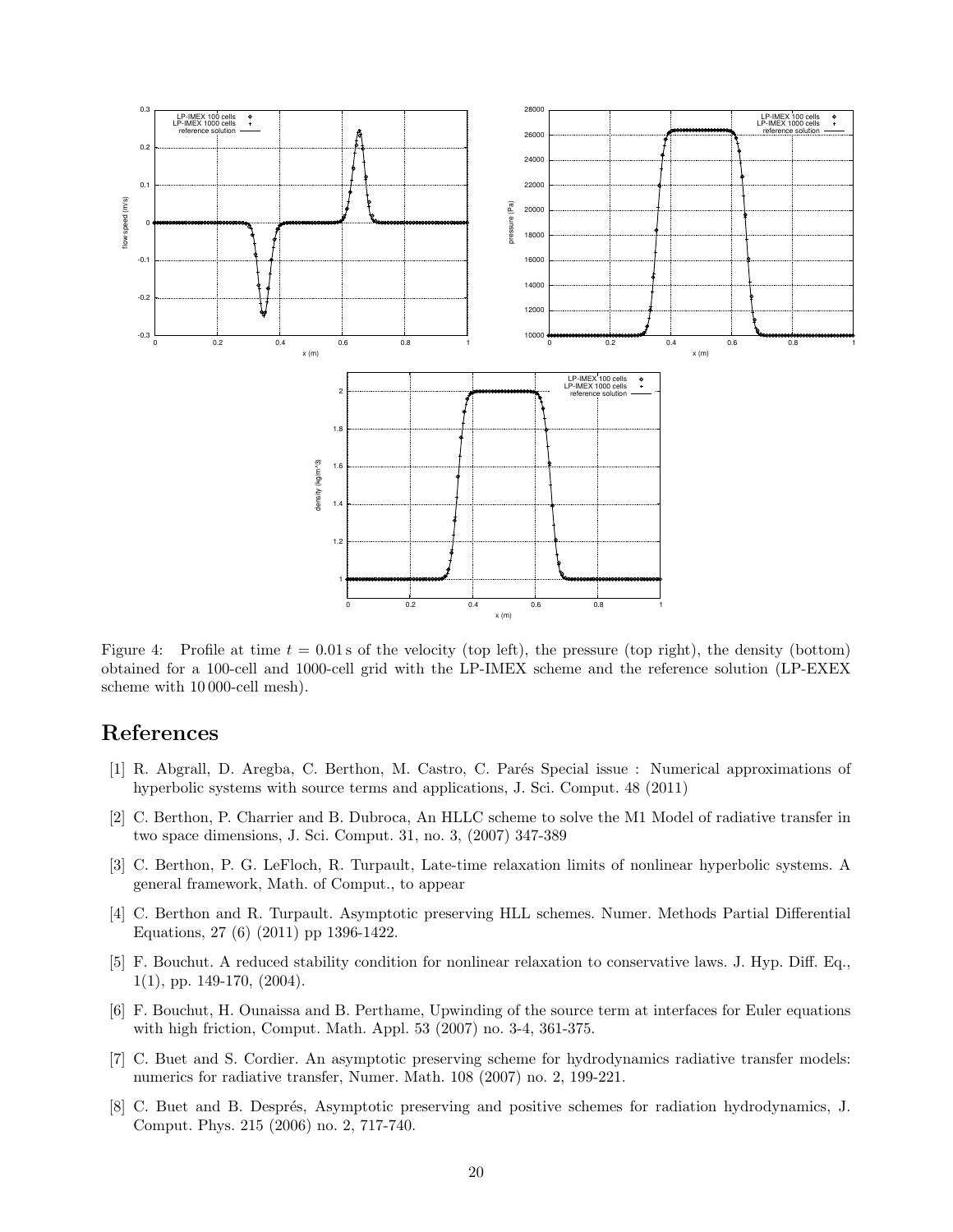<span id="page-20-4"></span>Table 2: Comparison of the relative  $L^1$ -errors obtained with the LP-IMEX scheme for a 1000-cell space discretization and two different  $\Delta t$  values.



<span id="page-20-3"></span>Figure 5: Profile at time  $t = 0.01$  s of the velocity (top left), the pressure (top right), the density (bottom) obtained for a 1000-cell grid with the LP-IMEX scheme and the reference solution (LP-EXEX scheme with 10 000-cell mesh).

- <span id="page-20-1"></span>[9] R. Caflisch, R., S. Jin and G. Russo, Uniformly accurate schemes for hyperbolic systems with relaxation, SIAM J. Numer. Anal. 34 (1997) no. 1, 246-281.
- [10] P. Cargo and A.-Y. Le Roux. Un schéma équilibre adapté au modèle d'atmosphère avec termes de gravité. C. R. Acad. Sci. Paris, Série I 318, pp. 73-76, (1994).
- <span id="page-20-0"></span>[11] C. Chalons, F. Coquel, E. Godlewski, P-A Raviart, N. Seguin. Godunov-type schemes for hyperbolic systems with parameter dependent source. The case of Euler system with friction. Math. Models Methods Appl. Sci., (2010).
- <span id="page-20-2"></span>[12] C. Chalons and J.F. Coulombel. Relaxation approximation of the Euler equations. Journal of Mathematical Analysis and Applications, 348(2), pp. 872-893, (2008).